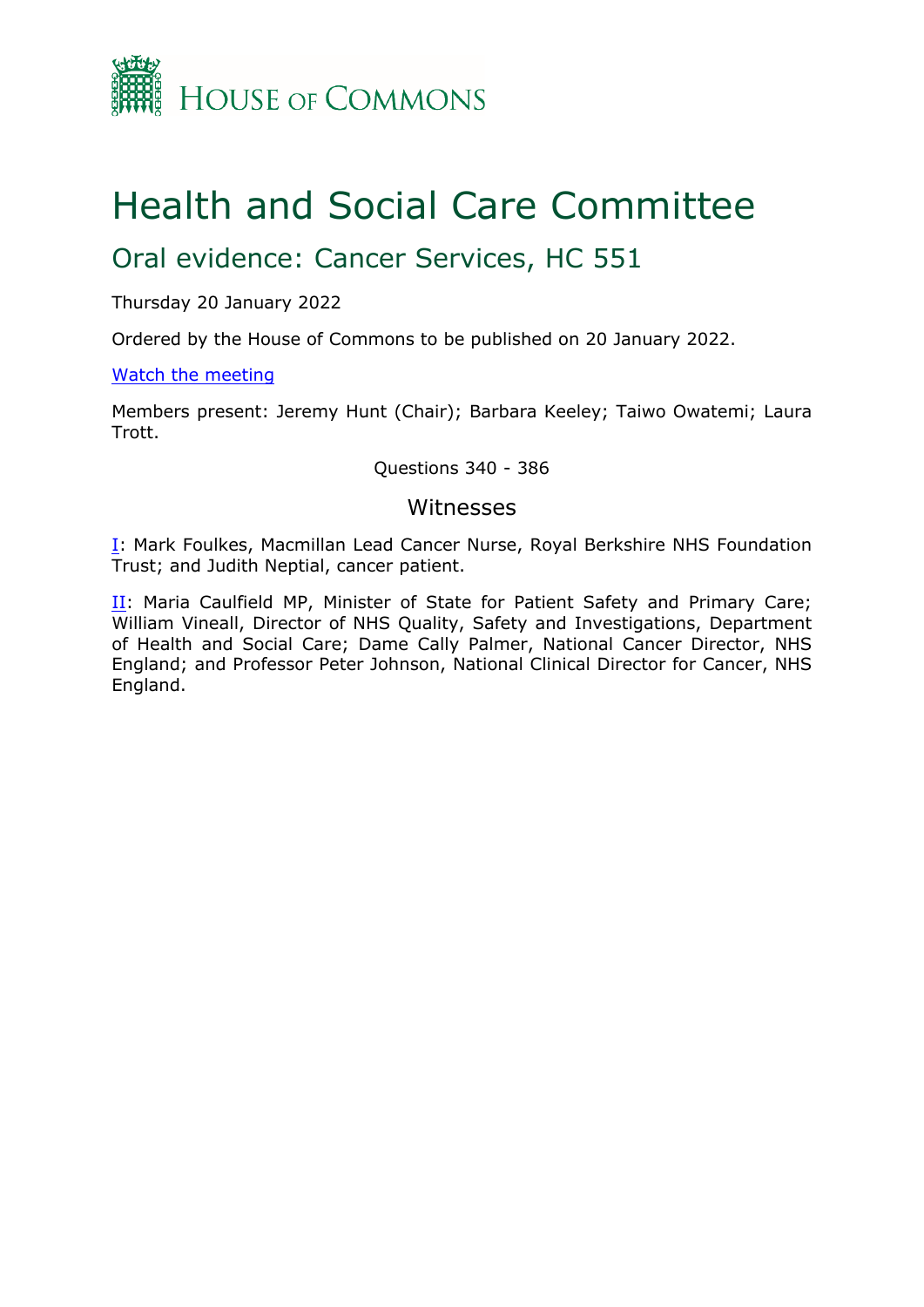

## <span id="page-1-0"></span>Examination of Witnesses

Witnesses: Mark Foulkes and Judith Neptial.

Q340 **Chair:** Good morning, and welcome to the Health and Social Care Select Committee's final evidence session as part of our inquiry into cancer services. We have heard from lots of different people how cancer services have been performing, not just during the pandemic but more generally and, in particular, how we compare to other countries.

This morning we are very pleased to have the Minister, Maria Caulfield, to whom we will be putting some of the things we have heard as part of our evidence sessions. Before we do that, we want to hear a little bit from the frontline about people who are directly involved in cancer treatment and also from a cancer patient. We are really grateful to Mark Foulkes and Judith Neptial for joining us.

Judith, tell us about your current situation. I gather that, very sadly, you have had a terminal diagnosis.

**Judith Neptial:** Yes. Basically, I was diagnosed with terminal cancer on 31 July 2018. I had been going to my GP for probably a good few years beforehand. I should explain that I had an underlying stomach condition, so I was also under the care of a consultant.

I had been losing weight and had nausea—general symptoms that I now know are associated with cancer. However, because I had an underlying condition my GP constantly referred me back to my consultant, and my consultant constantly referred me back to my GP. This went on for years.

As a result of that, eventually, because I was constantly fatigued, it had ricocheted into every area of my life. I could not work properly. I broke down in my consultant's room one day at one of my appointments and begged him to do something, to operate, to look, to do something. He did the operation. When I came round, they told me I had terminal cancer.

What I felt at that point in time—it is very difficult to say this—is that you constantly look back and wonder what you did wrong in order not to have been diagnosed and not to have been seen. I felt invisible in the process. They were constantly referring me on like I was a statistic and not a person. I had to ask myself the question, maybe if I had been different in some way, maybe even a different type of person or ethnicity—I do not know—would they have taken me seriously? Would I have had to go back and forth for so many years? I still do not know the answer to that.

As a result of being diagnosed, I was told to undertake chemo, which I did. We listen to the professionals because that is what they do. They know best and we trust them implicitly. I undertook chemo, but it did not work well for me. The cancer became far more aggressive. I asked them and said, "I feel it is becoming more aggressive." I even asked at the time what type of cancer I had. I know from reading articles and stuff that knowing the primary source of cancer is extremely important for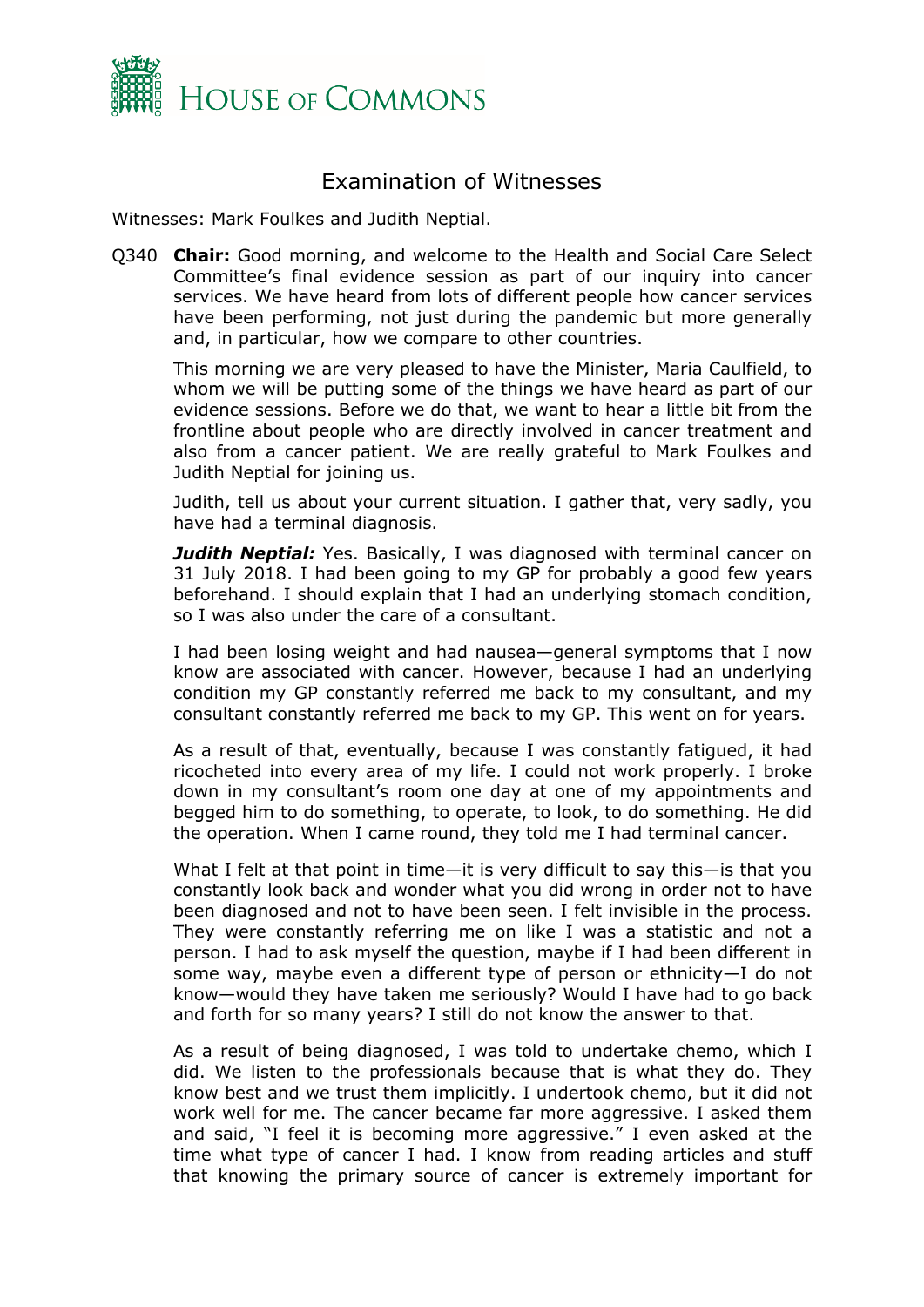

survival. Although I knew I was terminal, I had an 18-year-old daughter and I am a single mum. I did not want to leave her. I just wanted to give her time.

When I asked my consultant this, it was almost like I was wasting their time. It was, "We've done a histology report and it has not come up. It's a stomach cancer, and that is that. Just get on with the treatment." In desperation, when the cancer became more aggressive and I really felt like I had months to live, I looked on the internet. I cannot explain to you what I felt like when I found that one of the main hospitals for finding out what a primary unknown cancer is was in Manchester. I could not understand—

Q341 **Chair:** Where are you, Judith?

*Judith Neptial:* I am in London. Sorry, I get a bit emotional. I apologise. I could not understand why they did not do that. Why would they not have referred me?

Q342 **Chair:** Could I ask you a couple of questions? First, who was it who you felt did not spot the cancer at a stage when it could have been diagnosed and potentially cured? Was it the GP? Was it the wrong consultant that you were referred to? Was it a cancer consultant? What do you think went wrong at that stage?

*Judith Neptial:* If I am really honest, I think they were both equally responsible. My underlying condition is that I was born with no bile duct. As a result of my own research—I understand I need to take responsibility for that; we should all know what is wrong with us and know what to do—when I looked into it, people who are born without bile ducts and have the condition I have, I am sorry I cannot pronounce it, are known to go on and get cancer. I was not a professional. I did not know that. I had never been told that. Given their professions, I would have thought that somebody would have picked up on it.

Q343 **Chair:** Judith, I appreciate how distressing it is to talk about this. We are incredibly grateful to you for your courage in coming forward. You said something quite shocking. You said you felt that you were treated like a statistic and not a person. Could you explain why that was? Was there anything in particular that happened that made you feel like that?

*Judith Neptial:* Yes. Throughout my treatment for cancer, it was not person centred. The NHS is supposed to be person centred. That is what I was told. At no point was I asked. When I was saying to them that something was wrong, they said, "Maybe you need to lose weight," instead of looking at what I was saying or instead of me being heard.

When I asked my consultant about finding out the primary cause of cancer, it was like it was a statistic. "It doesn't matter. You have got stomach cancer, and that is all that matters," albeit that knowing the primary cause might have changed the route of the type of cancer that I had or how they treated me. I did not feel that anything was person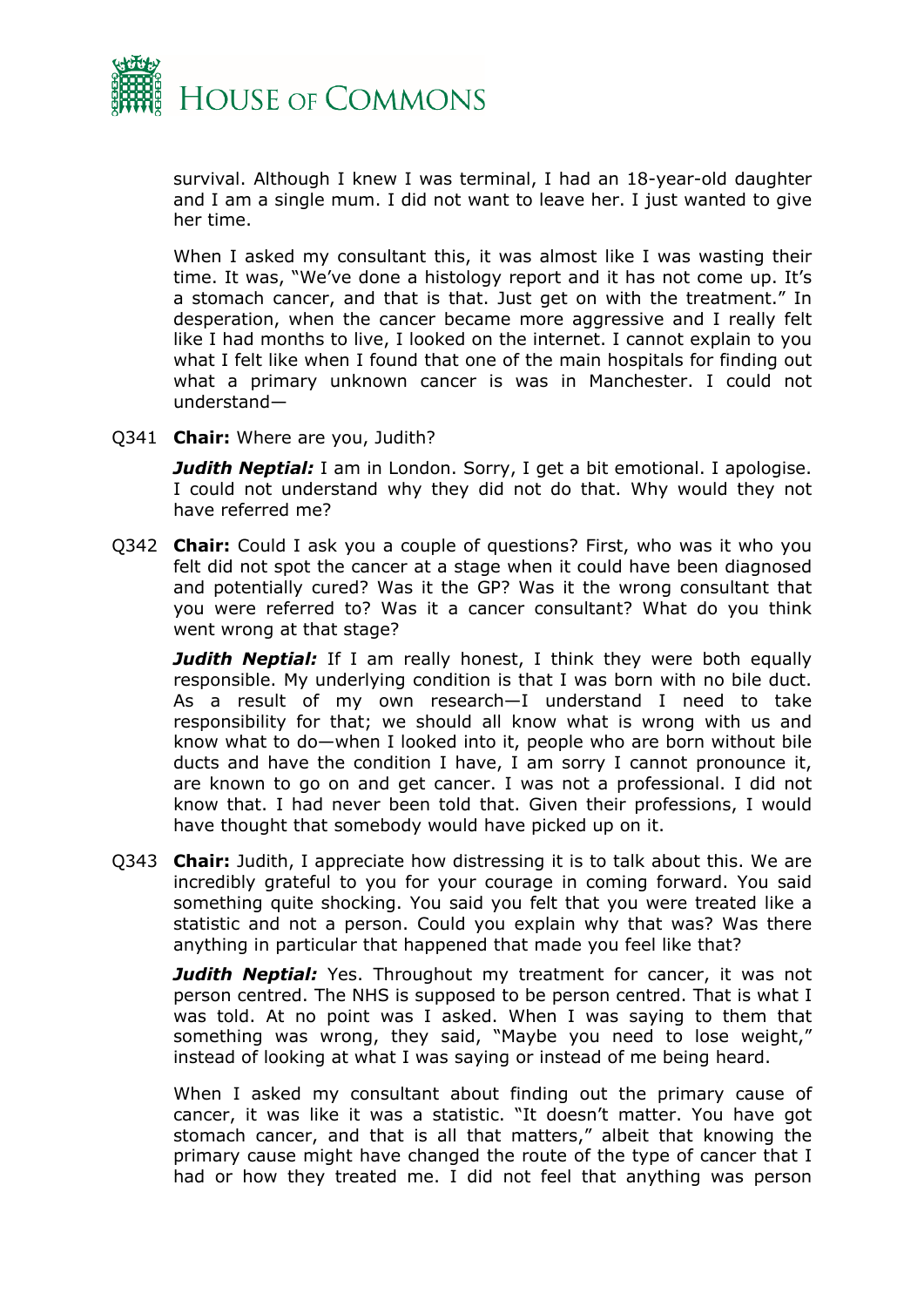

centred in that. I did not feel that there was any transparency, or that I was ever heard, even to the point when I said that the cancer was becoming far more aggressive due to the chemo, and maybe could we look at that. He just said, "That is just what happens." I understand that it might happen for everybody else, but I am not everybody else. Don't I deserve to be looked at individually?

I then got on the internet in desperation and started looking at how cancer affects people of my ethnicity, the types of cancer and the treatments. There is nothing. If there is data, it is from America.

Q344 **Chair:** Judith, those concerns you expressed happened before the pandemic. You then had your chemotherapy during the pandemic. How did the pandemic affect the situation?

*Judith Neptial:* If I'm honest, the pandemic made me feel like I was living under a death sentence. I had already been told that I had a death sentence, and then I was told that whatever time I had could not really be lived. If there was an issue, I could not see anybody. There was no personal touch, and that is hugely important. I do not mean to be unsympathetic to everybody else because Covid was huge and people lost their lives, and I understand that more than anybody, but, my God, cancer is a pandemic. I am dying. People are dying daily. Do we not count? Is my life more insignificant than somebody else's because of what I have? I don't think so.

Q345 **Taiwo Owatemi:** Judith, you said there was no ethnicity data when you started doing research. I know you are a member of a support group. Is this something that other members of your support group have found from their own experiences as well?

*Judith Neptial:* Absolutely. Where do we go? In the NHS, there is a lack of focus and priority in relation to the needs of black and ethnic minority cancer patients. It is almost like we are invisible. The pandemic made us invisible, but in my case I was already invisible. That is how I felt. Where is the data?

Q346 **Taiwo Owatemi:** As an ethnic minority being treated for cancer, did you get any advice as to how to navigate through that, for example with food, hair loss and the different challenges?

*Judith Neptial:* No. That is why I created the support group. At that point in time, I personally felt, "Am I the only one?" When I opened the support group, people were joining, and they are joining now more than ever because there is no information in relation to nutrition. I have ladies in my group who were told for weeks that are given wigs that don't suit them. I know hair is a small thing in the scheme of things when you are dying, but it is actually a part of your identity. That is hugely important. When you are losing everything else, you try to cling on to the little part of your identity that you can, and that is not taken seriously.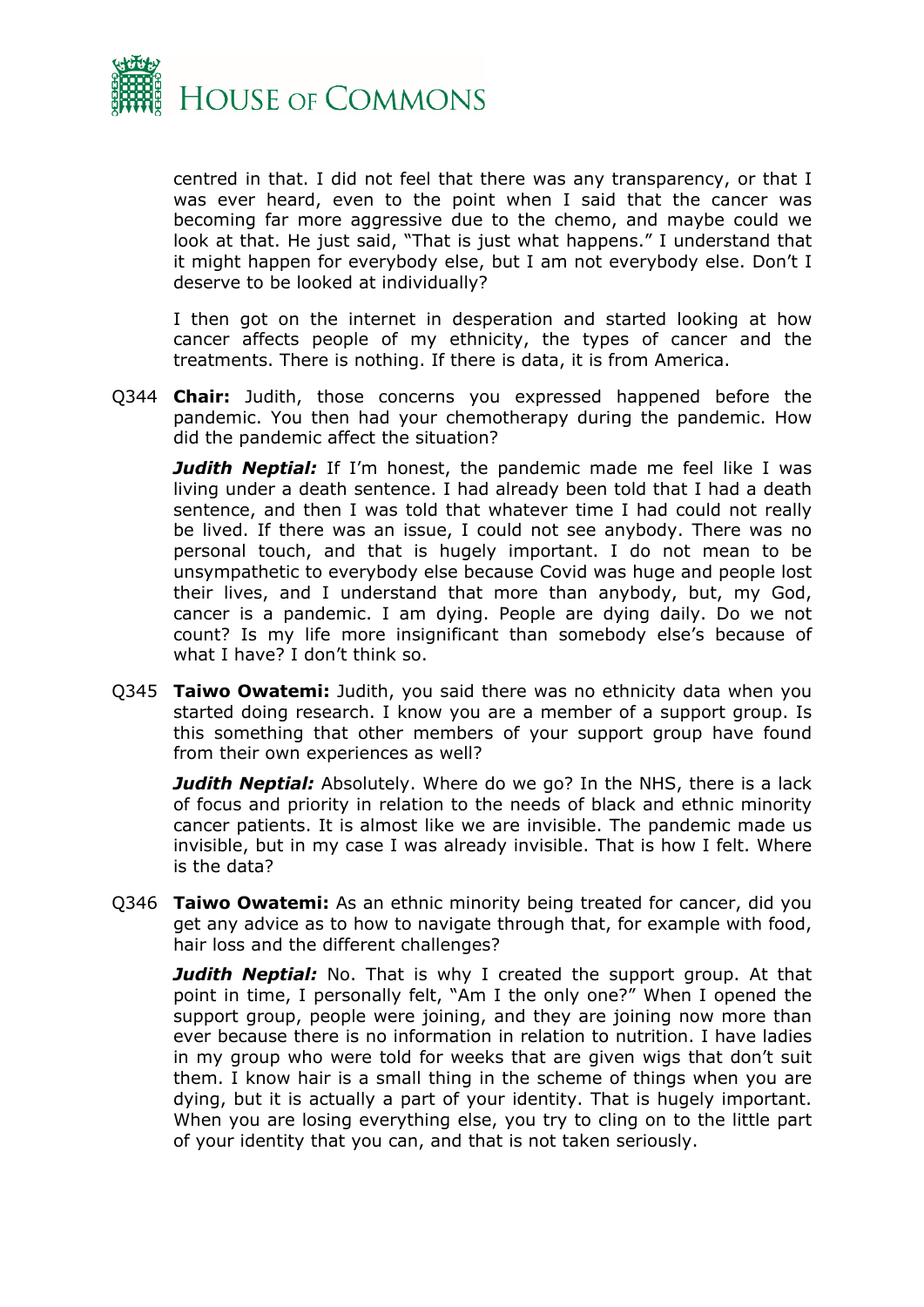

I had no help in relation to that, and neither did the people in my group. Worse still, you have nowhere to air those grievances. You have nowhere to go even to say, "Is this about me or is this a common experience?" I do not mean this to sound blasé or silly, but I did not want to be the angry black woman complaining, or to be perceived to be that. I felt that if I said anything that might be how I would be perceived. I worried about the impact that would have on my care.

I do not think I should have had to worry about things like that. People in my group say the same things. It is a recurring theme. I have a man in my group who was diagnosed with prostate cancer at the beginning of Covid, and because he said he was not too sure about something, he was not seen again for another 10 months. I cannot emphasise to you what it is like to live with that, and to know that something is growing inside you and could be killing you, yet you cannot be seen. I am sorry.

**Taiwo Owatemi:** No. Thank you so much for sharing your experiences.

**Chair:** Thank you, Judith. We really appreciate your being open about that. You have made some very important points, and we will put those to the Minister shortly.

I will now move on to Mark Foulkes, who is a cancer nurse, to give us some context about what the pressures have been like on the frontline. I am going to hand back to Taiwo, who is going to ask Mark some questions about his experience. Thank you very much for joining us, Mark.

*Mark Foulkes:* Thank you for asking me.

Q347 **Taiwo Owatemi:** Good morning, Mark, and thank you so much for joining us. I can see that you are at work today, so I appreciate your taking the time to be here.

Listening to Judith's account of her experience, from your perspective as an NHS nurse, what did you think?

*Mark Foulkes:* First, I thought it was very brave of her to say the things she said. She said it very clearly. Unfortunately, that resonates with my own experience, to a degree. We know that people from different ethnic backgrounds than white UK have a much reduced experience in cancer care. We know that from the cancer patient experience survey.

It is more challenging to try to address it. Judith is absolutely right that there should be a focus on doing that. The main feeling I felt as she was talking was real sadness. My job as a specialist cancer nurse is to get next to people who are suffering in that way and have a cancer diagnosis. What I and those who work in my team pride ourselves on is that we would be able to address those concerns. I find it terrible—that is the word I would use—that somebody would be placed in the position where they do not have anybody to turn to. For what it is worth, I would like to apologise to Judith for the care she has received because that is not what I would expect, or expect anybody to have to deal with.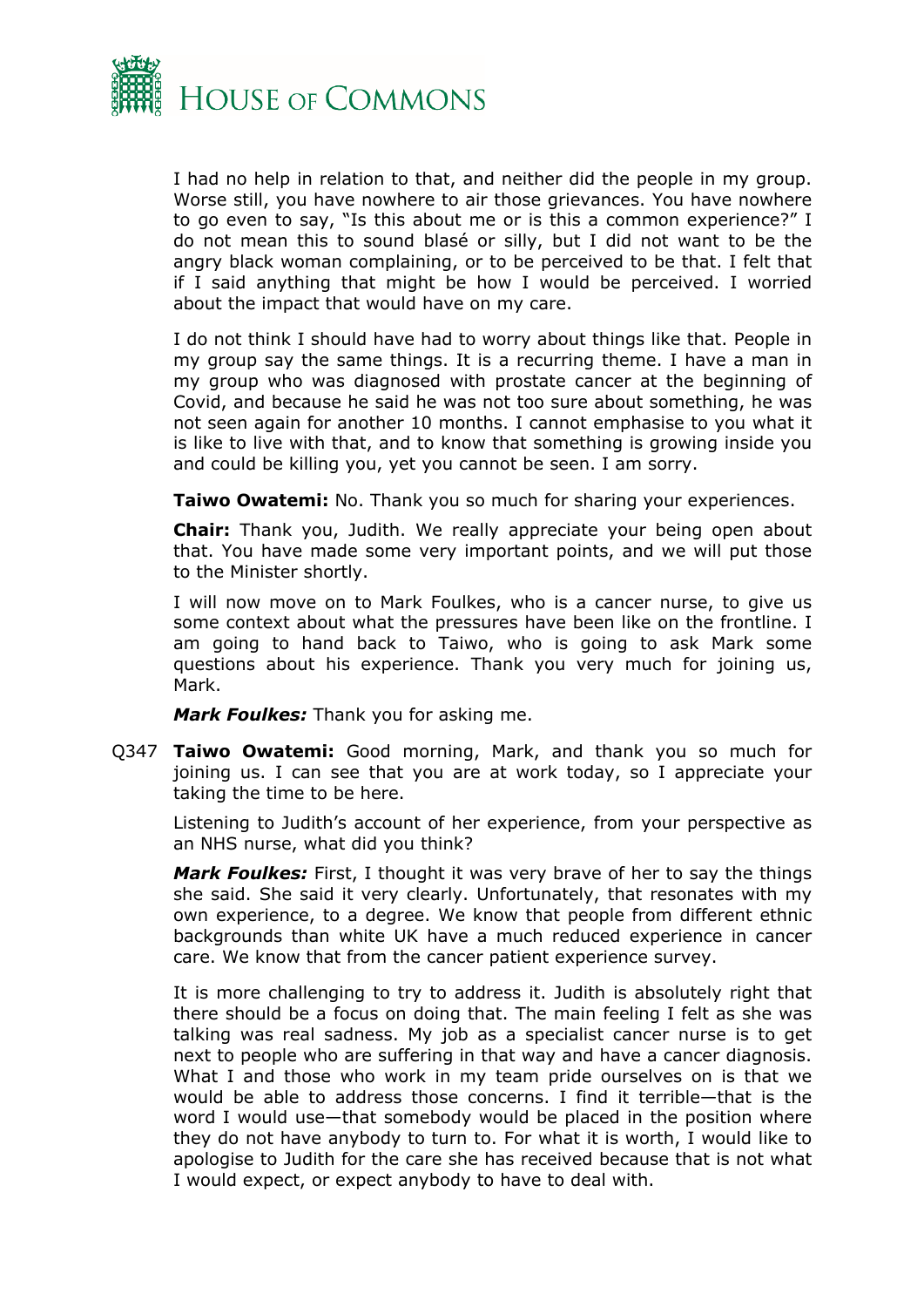

Q348 **Taiwo Owatemi:** As a specialist cancer nurse, how did you find working in the health service during the pandemic in terms of being able to provide the care that you wanted to provide?

*Mark Foulkes:* To give a bit of my background, I am a cancer nurse of 30 years' experience. I am currently the Macmillan lead cancer nurse here at the Royal Berks in Reading, but I continue to work clinically as a nurse consultant on an acute oncology team, which sees patients as an emergency when they come in with cancer-related problems.

During the first wave of the pandemic, it was actually very difficult. We had many patients whose treatment was delayed or curtailed, particularly those having palliative treatments. We did not really know how the virus would affect our cancer patients because we were unsure. Many cancer services were moved out of acute trusts and relocated. Our clinical nurse specialist teams here would address, I would hope, some of the problems that Judith has told us about. Their contact was reduced.

As time has gone on, we are now running a situation where we are managing the pandemic alongside cancer services. That is a very different type of challenge. The first problem we had was to try to reassure the public that we were still able to look after them. The public respond to calls not to attend health services, and it took some while to get people back and trusting us to look after them.

Most services are now running at about 120%, an extra 20% above our pre-Covid levels. There is a definite sense, where I work certainly, and I think across the UK, that we are working through a backlog of patients. Some of these patients, as described by Judith with her friend with prostate cancer, are regrettably presenting with more advanced cancers. The continuing high numbers of cases leave us with logistical problems, particularly with the Omicron variant of Covid. We have to manage many of them logistically in hospital environments.

It is quite obvious that patients with cancer diagnoses who have had treatments and whose immune systems are affected are less likely to respond to vaccinations. We have to be very cautious in how those patients are advised, particularly as the community flexes in and out of restrictions. We have to be careful that we give our patients the right advice. This continues, particularly with haematological cancer patients who seem to be particularly at risk.

This ties in with Judith's points. We have people in the community who continue to be isolated. Many might not be confident in contacting health services or dealing with technology. They do not know how to seek support or where to get it. There is a continuing issue, and I suspect it will continue for some time to come.

Q349 **Taiwo Owatemi:** You mentioned one of the challenges being logistic problems. Was workforce shortage part of the logistic problems that you had?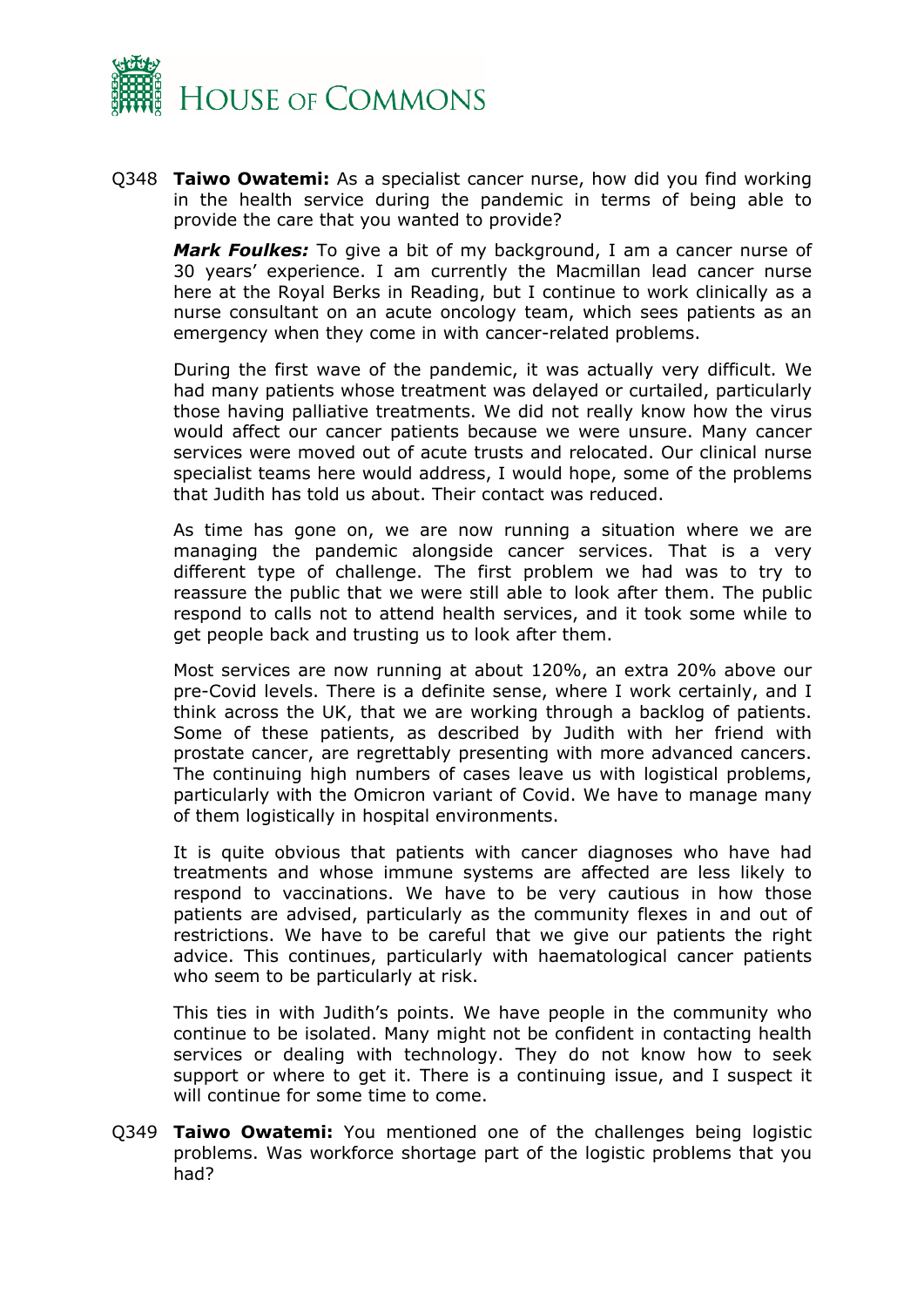

*Mark Foulkes:* The ongoing problem will largely be around workforce, yes; I think you are right. We had problems with sickness around our own Covid infections, but the real issue is that the problems existed even before the pandemic. We were suffering from a lack of investment in cancer services prior to the pandemic.

From the Macmillan census back in 2017-18, we know that around 30% of specialist cancer nurses will be retiring in the next 10 years. Despite my obviously youthful good looks, I will be one of those nurses who will be retiring in the next 10 years. My concern is that in some areas it is actually higher than that. Who is going to replace these people? These are the people who were shown to be a major factor in delivering quality to patients and families with cancer. They are very experienced nurses. Even if we started to train them now, there would still be a gap.

In order to fill these posts we have to attract people into nursing more generally and then, in turn, attract them into cancer nursing. That requires urgent action and it requires investment. There has been a focus, certainly recently, on new hospitals and on diagnostic kit, technology and new drugs. All those things are important but, unfortunately, none of them will work unless there are people to work in the hospitals, drive the kit, deliver the technology, administer the drugs and support patients with the side effects of the treatments, some of which might last for quite some time.

There should be a real focus outside the pandemic, as we look forwards and backwards, on how to improve cancer services. The main challenge I see is around workforce.

Q350 **Taiwo Owatemi:** Absolutely. My final question is this. What would be your message to the Government to solve all the issues that you have spoken about today?

*Mark Foulkes:* It is going to be difficult to solve them, isn't it? We can take some really good first steps. The first is to look, as I said, beyond the pandemic, both backwards and into the future. There are many pressing workforce issues that could, and should, have been addressed four or five years ago. Macmillan and others predicted the shortage in oncology nursing, yet nothing has been done to address it.

If this Committee and the Minister believe that cancer care can wait longer before it is addressed, they are very much mistaken. If we look into the future and see a position where Covid looks to be endemic and a manageable infection, the challenge is still providing a vision for oncology care, looking forward. Nurses will be a vital element of that. The growth in cancer diagnoses in an ageing population will require a doubling of the number of specialist nurses by 2030. Nurses know what patients' priorities are. They want personalised, timely, compassionate care delivered in a range of settings by skilled and highly trained staff. This is an opportunity to lay the foundations for that after the pandemic, which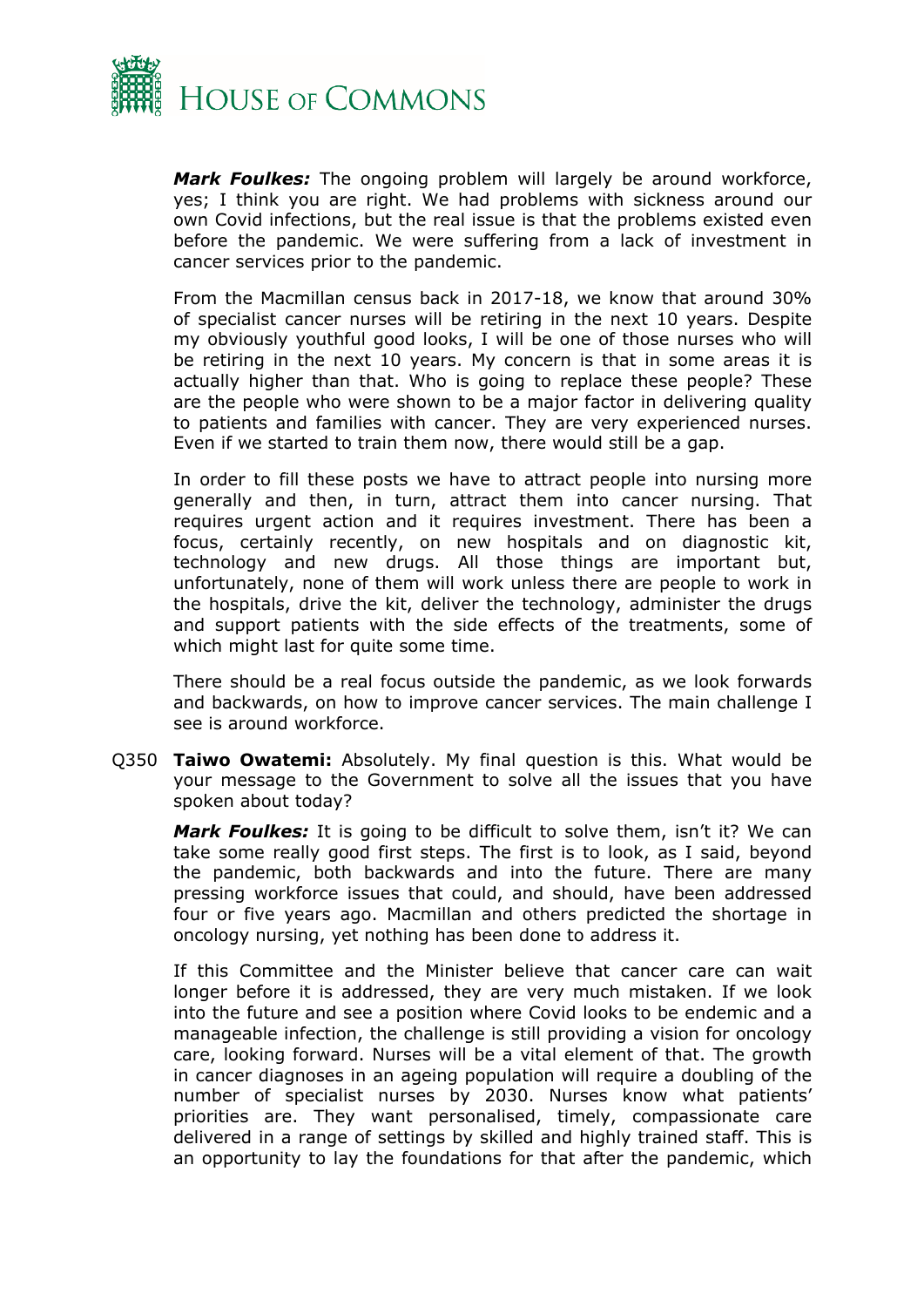

has been one of the biggest health crises in human history. We can fix this, but we have to act now.

**Taiwo Owatemi:** Thank you, Mark. You have been very helpful today.

**Chair:** Mark, thank you from all of the Committee. Thank you for the commitment you have shown over the pandemic, which I appreciate would have required superhuman efforts.

If I may, I would like to use my Chair's privilege to take back your apology. You do not need to apologise. You have been doing everything you can. I was actually Secretary of State in the very early period of Judith's cancer before she got the diagnosis. If anyone should give that apology, it is me. I will do that to you, Judith. The most important way to apologise is to see change and improvements on the basis of the evidence that you and Mark have given.

Thank you both very much for coming. We really appreciate that. I am now going to ask the Minister to join us. I will hand over to my colleague Laura Trott to open the questions.

### Examination of Witnesses

<span id="page-7-0"></span>Witnesses: Maria Caulfield MP, William Vineall, Dame Cally Palmer and Professor Johnson.

Q351 **Laura Trott:** Thank you, Minister, for coming today. Can I start by asking for your reactions to some of what we have heard so far this morning?

*Maria Caulfield:* Can I start by thanking Judith and Mark? Is it possible to set out some points before taking questions, if that is okay?

**Chair:** Of course.

*Maria Caulfield:* I thank the Committee for inviting me and I declare an interest. I am still working as a cancer nurse, doing some shifts at the Royal Marsden Hospital. Some of what I say may be tainted by some of the clinical experience I have.

I reassure the Committee that we have absolutely prioritised cancer care throughout the pandemic. That is not to say that there have not been pressures on the system and that there have not been problems. Thanks to the hard work of people like Mark and all those working in cancer care, particularly with treatment, we have been able to keep levels quite high. Around 95% of newly diagnosed patients start treatment within a month. When we really saw some pressures was in the earlier part of the pandemic, when people were not coming forward or did not feel comfortable coming forward with symptoms or concerns or could not get an appointment. The screening programmes were often reduced because of Covid, so we were not getting the numbers that we would normally get coming through the system.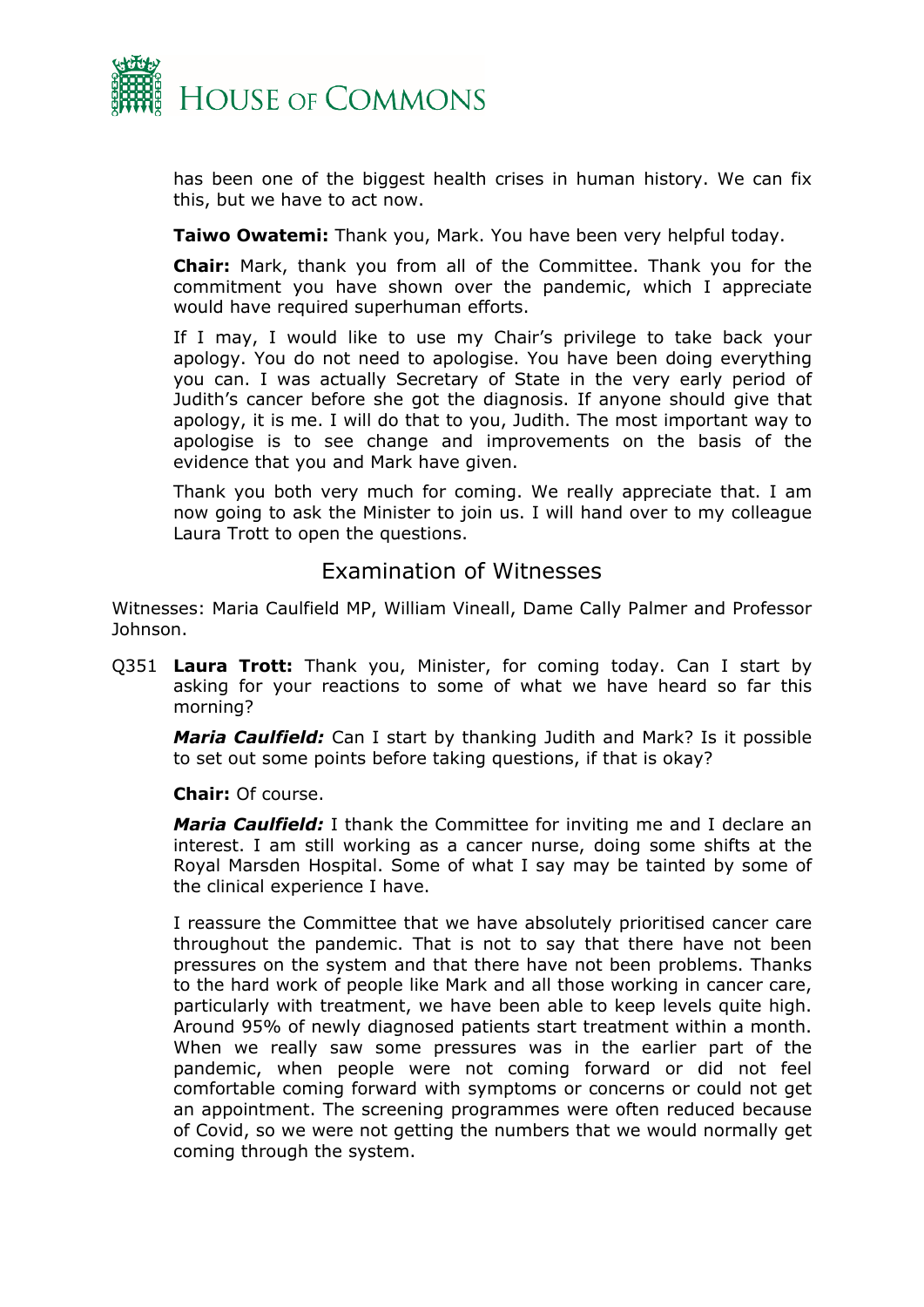

To give you the scale of the numbers that have been seen, since the start of the pandemic in March 2020 there have been over 4 million urgent referrals for cancer. Over 960,000 people have been receiving cancer treatment, which is a phenomenal achievement considering the scale of the pandemic.

We are now seeing people coming through. There is almost a tsunami of patients who maybe did not come forward at the start and who are now coming through. We are seeing a record number of cancer referrals. There are around 11,000 cancer referrals per working day coming through the system. That is obviously putting pressure at the diagnostic end, and on to treatment as well. We have brought forward some of the long-term plan work to try to tackle that and help get people diagnosed more quickly and easily. The rapid diagnostic centre pathways are an example of that. We are rolling those out across the country.

To touch on Judith's point, they are centres that are looking at nonspecific symptoms, so symptoms that Judith may have been going to her GP with or to other doctors or healthcare professionals for a period of time, the very non-specific symptoms. I hope that, if Judith was coming through the system now, she could be referred to a rapid diagnostic centre. It may exclude cancer, but if it is a not so obvious cancer they would pick it up more quickly.

We have also introduced targeted lung health checks, using low-dose CT to try to screen patients for lung cancer, which again presents very late and often with very non-specific symptoms. We are targeting that to areas of the country with the highest mortality rates from lung cancer, and inviting people aged 55 to 74 who have a history of smoking to come forward. It is really exciting. It is really going to be a game changer for lung cancer. We expect to diagnose around 7,700 additional cancers at an earlier stage, at stages one and two. We are aiming to expand that across the country. I think we will really see some difference there. That is because some of the long-term plan programmes have been brought forward to try to deal with some of the backlog that we are seeing.

To touch on some of the points that Judith made, we are investing in infrastructure to improve diagnosis. There is £5.9 billion of capital to support elective recovery diagnostics and technology over the next three years. A lot of that is going into the community diagnostic centres so that patients can get clinical tests such as MRI, CTs and ultrasounds much more quickly.

There are 44 CDCs being rolled out at the moment, which we think will deliver around 2.8 million scans in the first full year of operation. Longer term, by 2024, there will be an extra 56 community diagnostic centres. We expect they will carry out about 4.5 million additional scans by 2024. All of this is about dealing with the backlog from Covid, but more important is trying to get people diagnosed at an earlier stage, stages one and two, which not only improves their outcome in terms of survival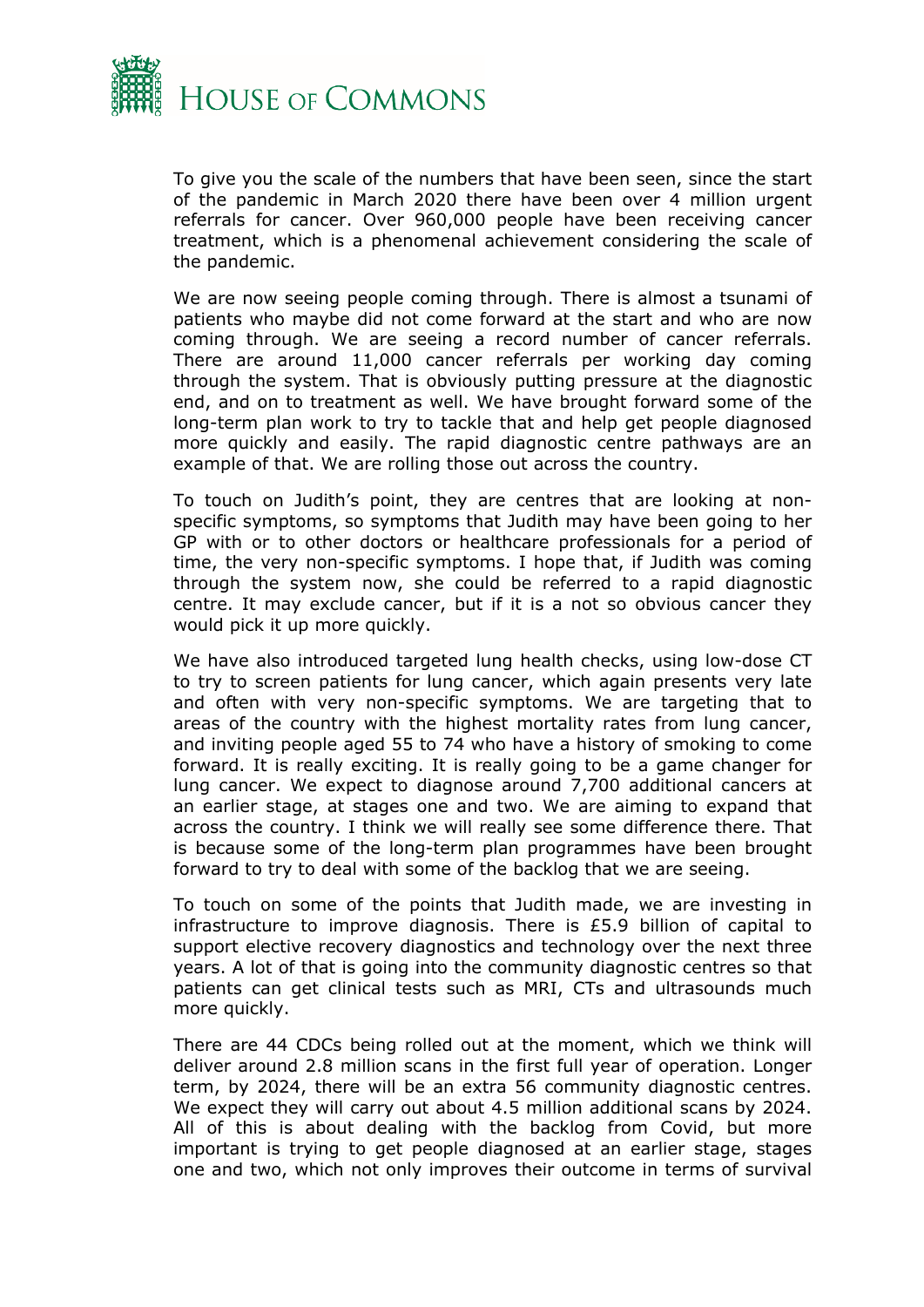

but often also means they need less invasive treatment, which is very important. Judith touched on the effects of chemotherapy and hair loss. Living with cancer is very difficult.

Q352 **Chair:** Minister, that is very helpful, but could I gently ask you to move on to Laura's question, which was about your reaction? Judith's comment that she felt she was treated like a statistic and not a person is a pretty serious thing to say.

*Maria Caulfield:* Absolutely. The rapid diagnostic centres that I have touched on will try to address those patients. If you are presenting with a breast lump, for example, it is very easy for your GP to refer you to the breast cancer clinic, for you to be screened and diagnosed. There are breast cancer nurses who will help and support you through the journey.

For different types of cancer, like the stomach cancer that Judith has, because the numbers are much lower and because people are diagnosed at a later stage, with very vague symptoms to start with, there often is not the support that may be available for other types of cancers. It is trying to get people into the system earlier and taking their symptoms seriously, which Judith really expressed well. She was going around the houses and telling people repeatedly about the problems she was having, but no one was taking it seriously.

To be fair to GPs, some of the symptoms that patients present with could be caused by a range of conditions. Very often, the vast majority are not cancer. They are caused by a whole range of other conditions. Having rapid diagnostic centres to either exclude cancer and get people into other pathways or diagnose cancer and get people the support and treatment they need earlier will not just improve survival outcomes but, hopefully, will help patients like Judith feel that they are being taken seriously, and then get them the help and support they need in a much more personal way than them just repeatedly and frustratingly asking for help.

Q353 **Laura Trott:** But these rapid diagnostic centres will not cover the entirety of the country, will they?

*Maria Caulfield:* There is a national roll-out at the moment. As of October, there were 159 live rapid diagnostic pathways in place. If you compare that with March 2020, there were only 12. We are rapidly rolling them out. They will cover all sorts of symptoms and they will be countrywide. They are being targeted at parts of the country where we are seeing the poorest outcomes at the moment. I personally believe they will make a significant difference, not just to outcomes of cancer but to patients' experience of the cancer journey.

Q354 **Laura Trott:** In Judith's case, we were talking about her being passed between the GP and the consultant. What more is being done to ensure GPs are aware of the sorts of symptoms they need to be referring on?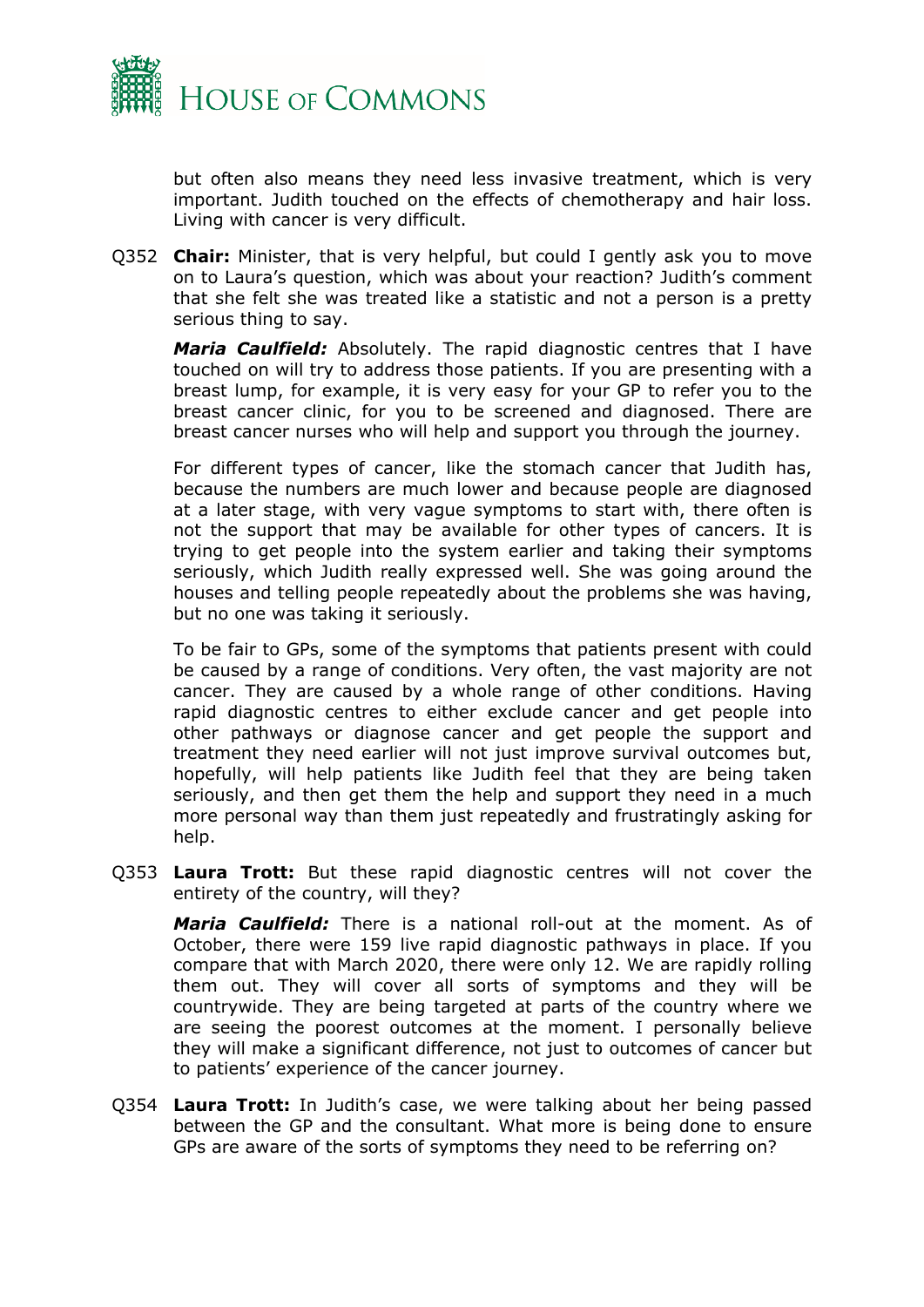

*Maria Caulfield:* GPs have an extremely difficult job, because people present with all sorts of conditions. We are talking about cancer today, but their patients will have a range of conditions that they will be looking for. Up until recently, there have been specific cancer pathways. As I said, if someone presents with a breast lump they can get them into a two-week referral and get them seen for a triple assessment. The pathway is pretty clear.

For the vaguer symptoms, it is difficult for GPs. Who do they refer them to if they do not necessarily even suspect a cancer? Having the opportunity to be able to refer them to the NHS, to get tests done and to exclude a diagnosis or perhaps to find a diagnosis will really help.

We are piloting a cancer hotline. I think Cally will probably touch on this a little bit more. Cancer nurse specialists are running that. If a patient feels they are not being listened to or are having difficulty getting an assessment done, they can phone that hotline. They can go through their symptoms and the experience they have had, and the cancer nurse specialist can get them into the cancer pathway as well. We are trying to open it up so that it does not always have to be the GP who necessarily gets them into the process. It will open up opportunities to get diagnosed as quickly and easily as possible.

Q355 **Laura Trott:** Mark talked about the staffing pressures that are already in place for existing services. You are obviously talking about adding a number of extra services on to that. What is your estimate of the extra staffing requirements that will result? How do you intend to meet those?

*Maria Caulfield:* Obviously, you can have all the infrastructure in the world and great treatments, but without the workforce none of it is going to happen. Health Education England is taking forward the cancer priorities identified in the long-term plan. They are prioritising the training of around 400 clinical endoscopists. Endoscopy is one of the pressure areas in diagnosis for a number of cancers. They are also looking at training extra radiographers and cancer nurses.

Health Education England has been commissioned by the Secretary of State to do a 15-year workforce planning programme. The Secretary of State will be making some announcements on that fairly soon. Workforce planning is crucial in delivering the ambitions we have for cancer care.

Q356 **Laura Trott:** Do you know when that announcement will be made? Mark spoke about the immense pressure that he and many others are under as a result of workforce shortages, which we have discussed at length at this Committee. Do you have any idea when the announcement is going to be made?

*Maria Caulfield:* At oral questions in the Chamber on Tuesday, the Secretary of State announced that he will be setting out the long-term future for cancer services very soon. That will include workforce planning.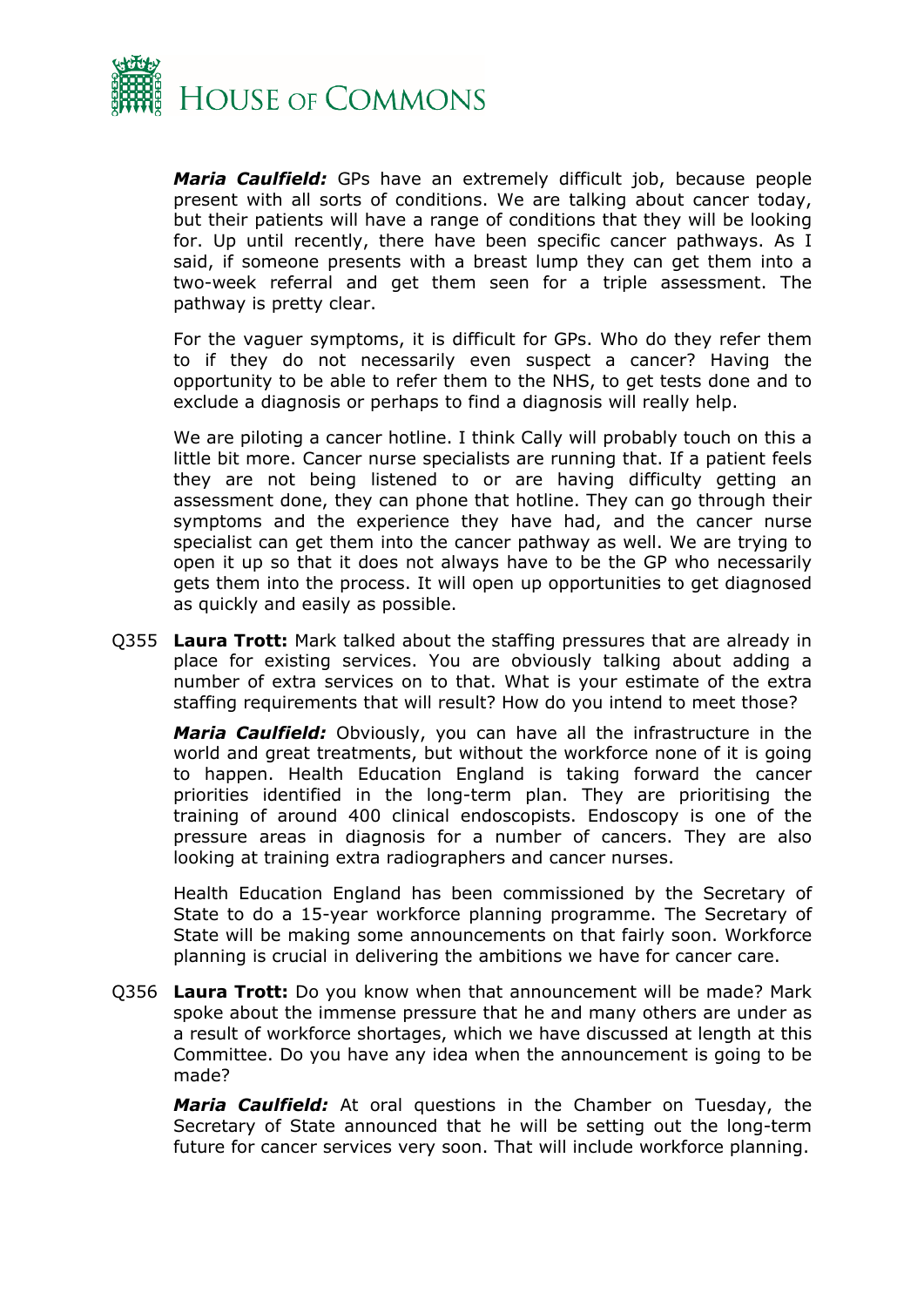

It is not necessarily just about numbers. Mark touched on this as well. It is about building experience and upskilling the workforce. Some of the changes that are coming into cancer care need us to enable those who are already working in the system to have the training, development and support to take on extra skills. It is also about retaining staff. You can bring in extra numbers, but if you are losing staff at the other end, as Mark pointed out, not that he is part of the ageing workforce, and there are people who are going to be retiring soon, with them goes the experience. It is not just about numbers; it is about the experience they bring with them. It is important to keep that as well. There are a number of areas in workforce planning that need to be taken into account.

Q357 **Chair:** I want to ask you about something you talked about. I am not quite sure I understand. Judith said she did not think she was listened to. Surely, if someone does not feel they are being listened to, the answer is not to give them a hotline so that they can talk to someone else. What needs to happen in the first place is that the clinician they are talking to needs to listen to them. Why is it, do you think, that the people she talked to, she felt, did not listen to her? She felt there was a problem, and it was brushed off. When she found out it was stomach cancer and she wanted to ask for more details, again she felt brushed off. Surely a hotline is not the answer to that problem.

*Maria Caulfield:* I would disagree. I am not going to criticise any healthcare professional that maybe Judith came into touch with. Very often, you are dealing with someone who is a generalist. A GP is a generalist. They look after all sorts of conditions and all sorts of patients. If they are not sure about symptoms, they may not take things further. Even when pushed or when repeated appointments come forward, they may not recognise that some of the symptoms that Judith was raising could in fact have been cancer. They probably looked at her clinical history and thought it was related to some of her stomach and bile duct problems that she was talking about.

Having that cancer hotline with a specialist nurse, who would pick up on Judith's symptoms and would think, "We need to get this lady seen as soon as possible," is one route in. I am not saying it is the absolute solution; it is also about training and development of the workforce as a whole. That is the point I was making to Laura. It is not just about getting new numbers in. It is also about upskilling the staff there already so that they recognise and take seriously some of the vaguer symptoms that may not obviously be cancer at the first—

Q358 **Chair:** Surely, if you do not know the answer as a clinician, you can say, "I don't know the answer to that so I am going to put you in touch with someone who does," and then someone like Judith would feel listened to. She did not feel listened to.

*Maria Caulfield:* That is exactly what a cancer nurse specialist on the hotline would do. I have been on hotlines myself, and Mark would be the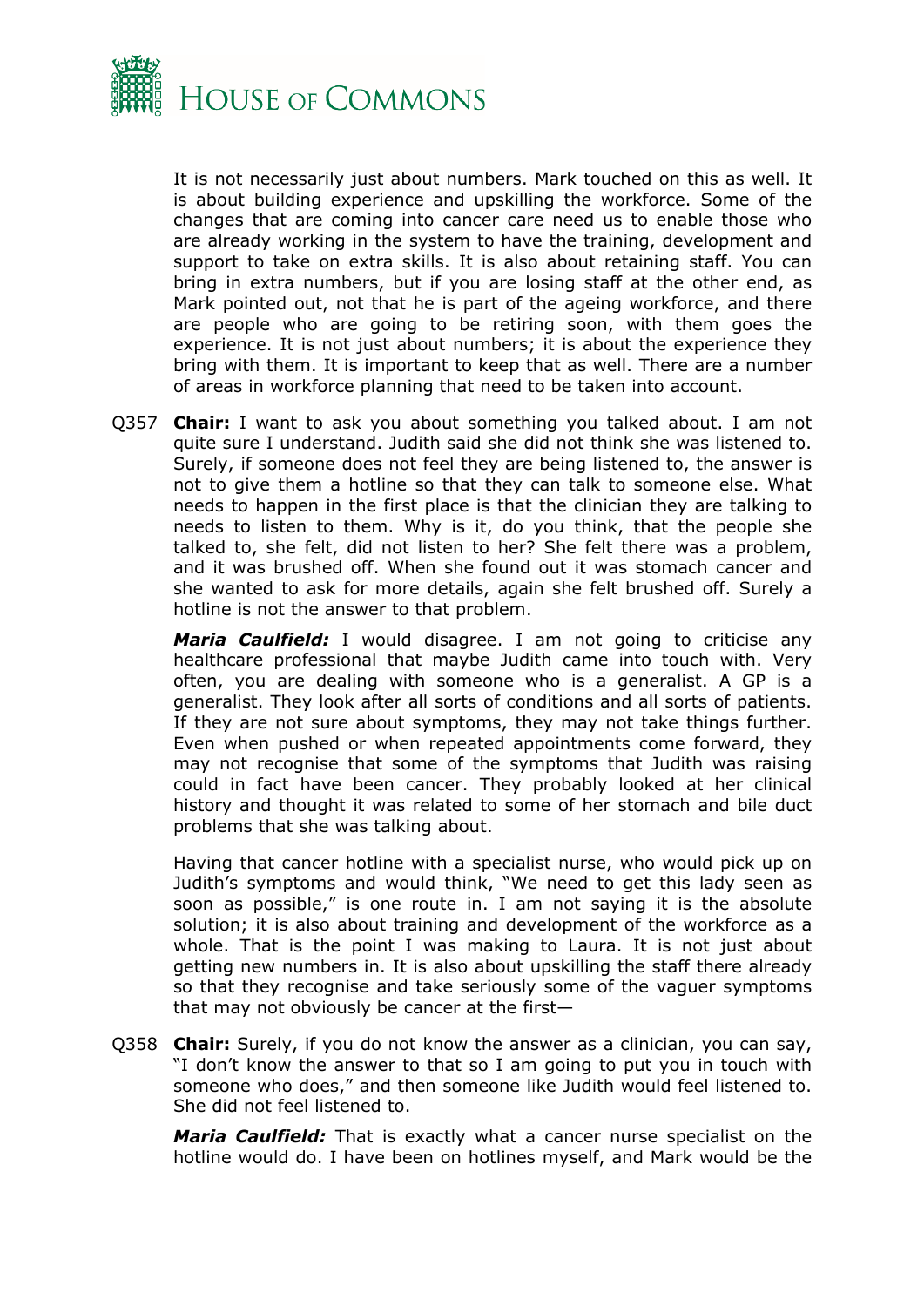

same. Do not underestimate the ability of a cancer nurse specialist to get you into the system, to hear your concerns and take action on them.

What has happened so far, which is why we see some cancers performing relatively poorly compared with others, is that if a GP is faced with a patient who has symptoms that do not necessarily ring alarm bells that they could be cancer, getting them into a system in the NHS has traditionally been very difficult. Who do you refer to? Having the rapid diagnostic centres, where you are not really 100% sure what is going on with a patient but you can get some tests done to try to rule things out or identify problems, will be a game changer. People like Judith will have a place where they will be able to be seen quickly to get them into the system to get the help and support they need.

Q359 **Chair:** I should have said that with the Minister we have William Vineall, who is the director of NHS quality at the Department of Health and Social Care; Dame Cally Palmer, who is the national cancer director at NHS England; and Professor Peter Johnson, who is the national clinical director for cancer at NHS England. We will bring you in at a later stage.

I still want to go back to the point that Judith raised. I think everyone understands how difficult it has been during the pandemic. Everyone understands that we are going to learn lessons about having green zones and red zones, and making sure that cancer treatment is not as interrupted as it was in the first wave. Most people would recognise that a pandemic is a very exceptional thing to have to cope with, but some of the issues we have heard this morning have not really been about the pandemic.

One of the other issues that Judith raised was that right at the very beginning—in fairness, in the period when I was Health Secretary—she was pushed from pillar to post between her GP and her consultant. One sent her to the other, and the other sent her back. There did not seem to be any accountability for her care. There did not seem to be someone who said, "It is my job to sort out what your problem is, and I am going to make that happen." Is there not a problem of accountability?

*Maria Caulfield:* Definitely, and that is why we are bringing in these changes. There is no doubt that Judith is not a lone voice in this. There are many patients who have said they went to the doctor numerous times, or they tried to raise concerns numerous times, and that is why we often see that some cancers perform worse than others. Some are very easy to identify and get into the system quickly. Others are not. That is why we are bringing in these changes.

We are already seeing some of the improvements in terms of survival. Five-year survival is improving overall for cancer, as is one-year survival. That is because we are bringing in some of these changes. That is exactly why we are doing it. It is because of the experience of patients like Judith, who have navigated the system before being diagnosed and then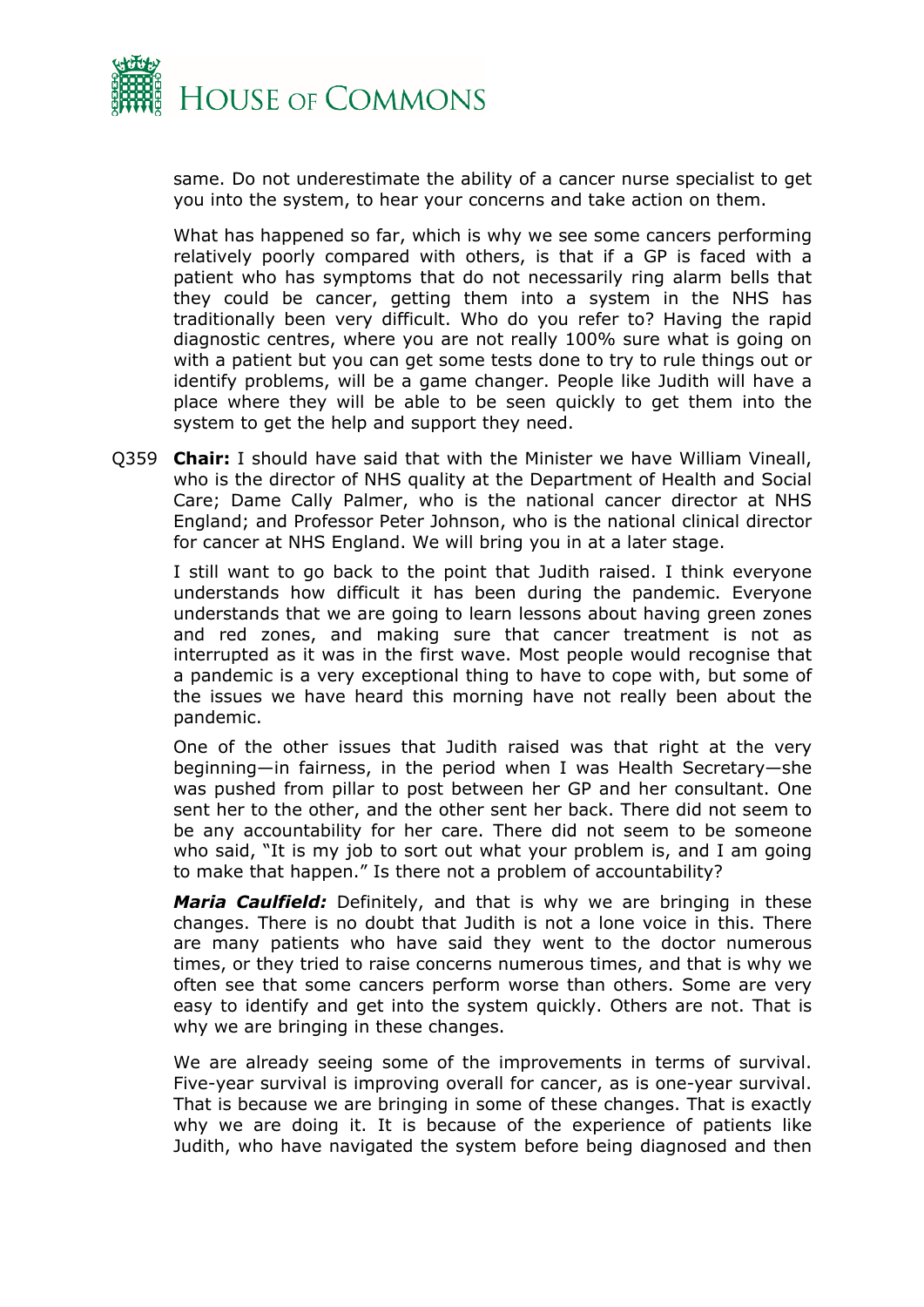

having someone they can go to who will be accountable for their care. It is a genuine problem.

Q360 **Chair:** Thank you. I will bring in Professor Johnson on that point. I really want to understand what you think the solution is. Judith has a terminal diagnosis, partly because she was sent from one professional to another, and back, over a period when her cancer was not spotted at a time when it could potentially have been cured. What is the solution to make sure that does not happen?

*Professor Johnson:* Thank you, and thank you to Judith for a very harrowing account of how difficult it can sometimes be to get the care and help that you need.

The important point to make is that the bridge between the statistics and people, and people's experience of care, is our workforce. It is our GPs, our specialist nurses and our cancer clinicians. One of the things we hear repeatedly is the difference in experience between what happens to people before they have a diagnosis of cancer and what happens afterwards. Generally speaking, although the system is far from perfect, once you have your diagnosis and once you are recognised as needing cancer treatment and care, the system is very good at wrapping around. Where we struggle more is in having in place the range of solutions that we need for different people.

Cancer is a very difficult thing to pin down sometimes. My colleagues out in primary care, generally speaking, do a fantastic job and are extremely good at intuiting and working out when somebody has something like that the matter with them, but it can be extremely difficult. What we need to do is to make sure that the doors are as open as possible, and that we have ways in for people to bring their concerns, whether it is through their GP, a cancer hotline or through one of the diagnostic centres for people with less clearly defined symptoms, so that we have people who are ready to take on the problem, to own the problem and to make sure that we wrap the services around somebody rather than just having them, as you described, going from one place to another.

In order to do that, clearly we need to have the capacity, the space and the time to train people properly to give those services and to make sure they have access to the diagnostics they need. It is a bit of a vicious circle of not having sufficient capacity to do scans, to get endoscopies, to see people and to have enough specialist nurses. That drives a slightly defensive culture, if you like. What we need to do is turn that around and make sure that we are as open as possible, and that we are actually making it easy for people to come into the system by whatever route works for them.

*William Vineall:* I just want to make two points, Jeremy and Judith. One is specific and one is general. Judith, it was very harrowing and informative to listen to your experience. One case like yours is one case too many. I am very much at the other end of the system from you.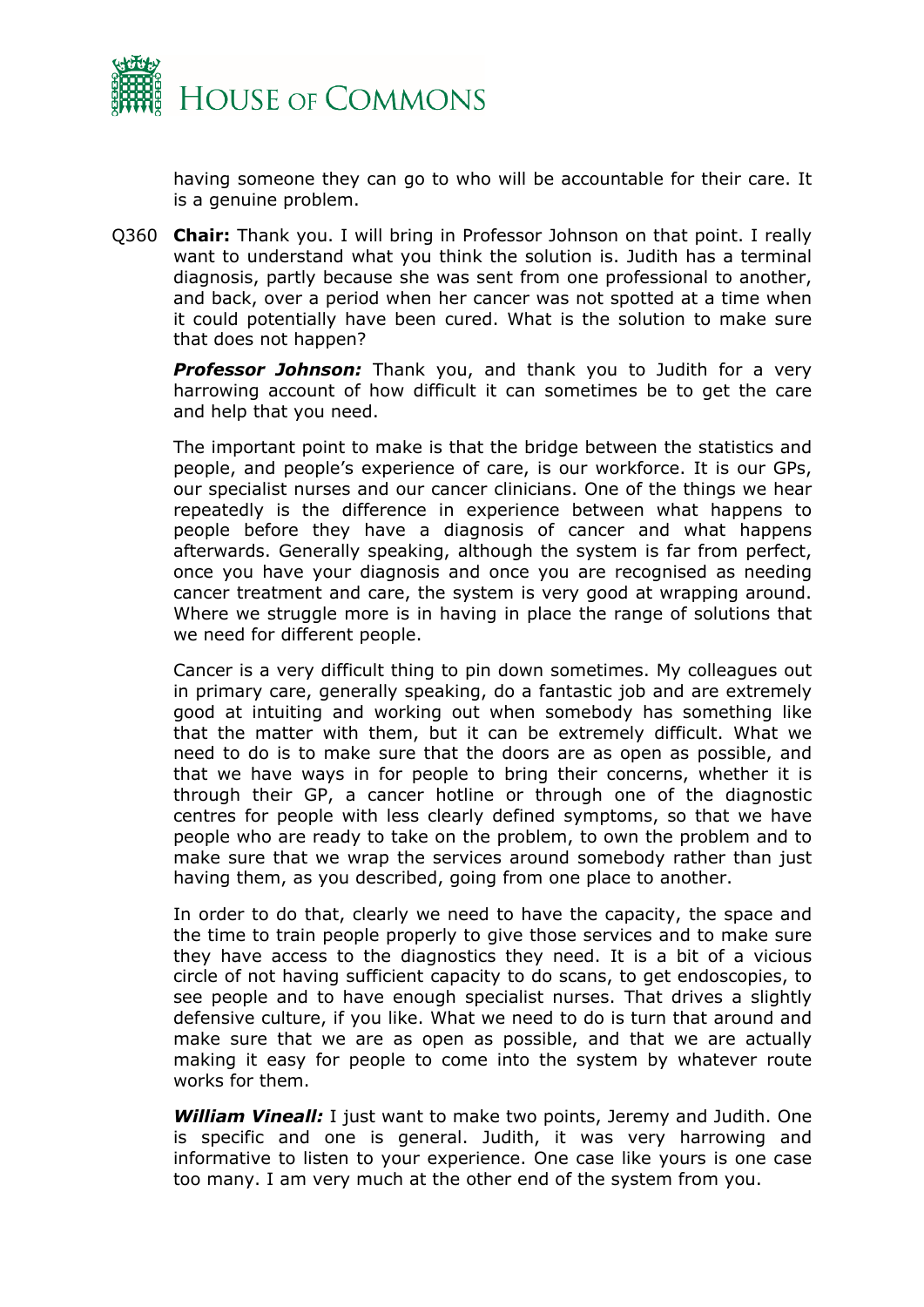

In the big picture, as Jeremy will know, for many years we have been encouraging people to speak up and to be able to talk about their patient experience. I think people are much more willing to do that, but at the same time I do not think the NHS is quite in a position where it always has the credentials to listen carefully. As you know, Jeremy, that is one of the reasons why we are introducing the Patient Safety Commissioner to act as a kind of cipher for those sorts of views and opinions, and to get them more out in the public domain.

The other thing I want to mention, which we did not pick up from what you said, Judith, is the whole point about ethnicity and whether that was a contributing factor in your being pushed from pillar to post, which is effectively what happened. I think we are very aware that there are challenges with those kinds of issues.

One of the things we are starting to do with the Cancer Alliance data and the cancer registration services is to publish some of the breakdowns of care by ethnicity. We are developing new ethnicity breakdowns for particular cancer indicators. Obviously, patient testimony is vital, but, as Peter said or was implying, if you do not aggregate that into some set of figures that you can then put back into the system, people will not pay attention to the issues. Any bureaucracy runs on its data and its information, so we need to do more about that.

Q361 **Chair:** Thank you. I want to bring in my colleagues, and I will start with Barbara Keeley in a moment, but I just want to go back to the Minister for a couple more questions, if I may.

We have heard from other witnesses in this inquiry that our cancer survival rates are not as good as countries like Denmark, Australia or the United States. Why do you think that is?

*Maria Caulfield:* I think that has traditionally been the case. If you look at the latest figures, there is huge room for improvement. In the CONCORD study, which looks at 71 countries—31 from Europe—we see that for all cancers our one-year survival has increased from 63.6% to 73.9% and our five-year survival from 45% to 54%. We have one of the best-performing increases in survival. That is because of some of the work that has happened in the last four to five years.

I want to pay tribute to Cally, the cancer alliances and all the staff.

Q362 **Chair:** I am sorry to cut in, but I think we all recognise that there have been really big improvements in cancer care and cancer survival rates, but people are still troubled by the fact that other countries have done even better than us. Even though it has improved here, we are not catching up and it has improved by a faster rate in those countries, particularly—

*Maria Caulfield:* I do not think it has improved by a faster rate. If you look at the figures, our improvements are growing at a faster rate than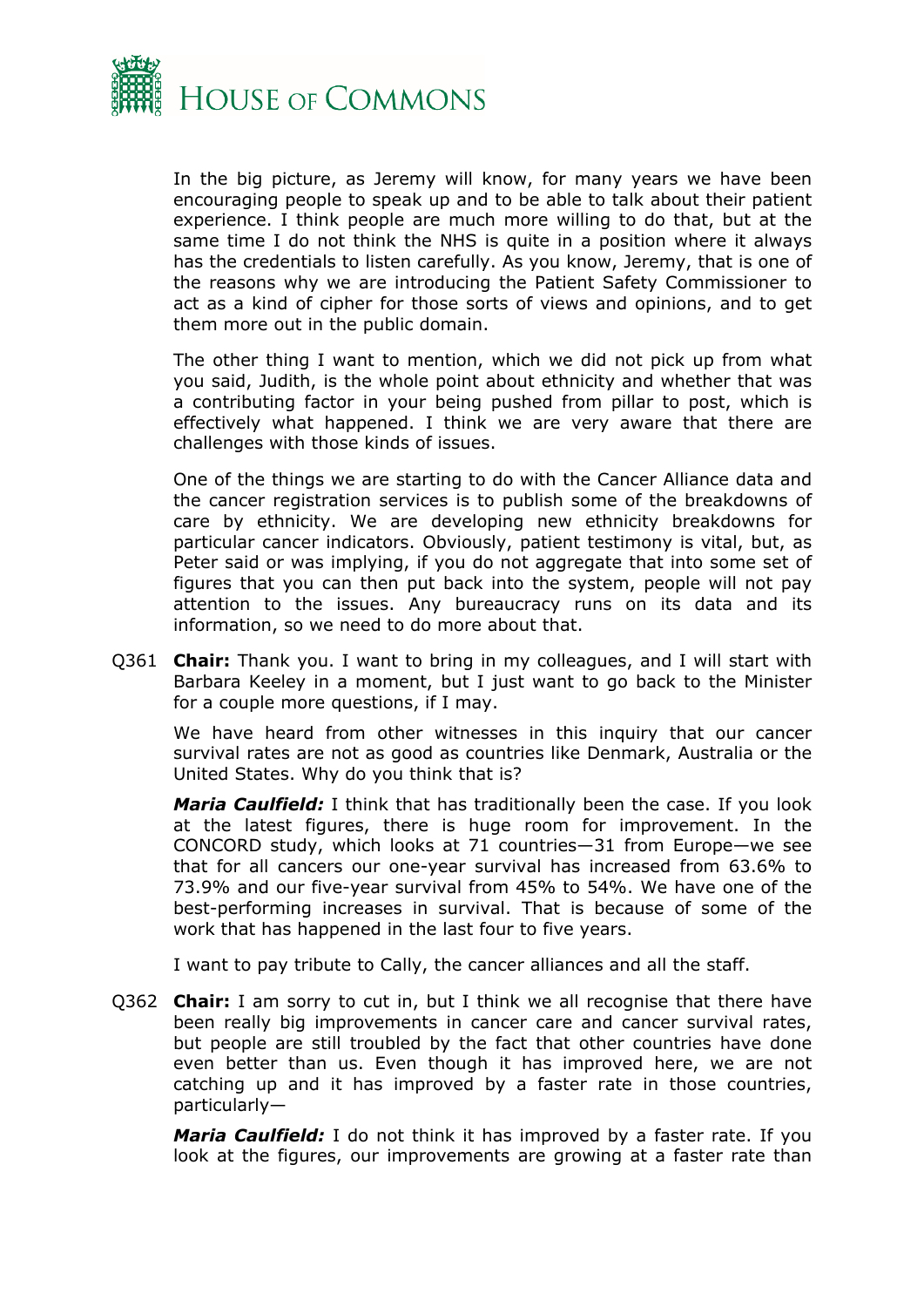

other countries, but we are obviously coming from a position where we were behind others in the first place.

Q363 **Chair:** Why do you think that is?

*Maria Caulfield:* It is because traditionally we were diagnosing people at a much later stage. One of the things that is being introduced is the faster diagnostic standard. For years, we have been measuring people getting into the cancer system using the two-week referral route. It is important to be seen quickly, but it is actually getting a diagnosis that is the crucial bit that will make the difference to your ultimate survival. Our figures had been pretty good pre-Covid on the two-week referrals.

Q364 **Chair:** Effectively, we had the wrong target?

*Maria Caulfield:* I do not know if it was the wrong target, but with experience, and looking at the performance of other countries, we are adapting it to look at diagnosis rather than being seen. The faster diagnostic standard means that you have to be diagnosed within 28 days. People would be rushed into the system to be seen. Judith would see a consultant, box ticked; she has been seen. What happens to her after that is less clear. Obviously, we have the 31-day rule and the 62-day rule, but getting that diagnosis within 28 days means that for those who do not have cancer it is a huge relief. They can then be investigated for other causes of their complaint. For those who do have cancer—

Q365 **Chair:** Sorry, getting the diagnosis within 28 days is not the same as spotting a cancer at stages one or two. That is the process—the histology and getting the results back.

*Maria Caulfield:* Absolutely, but if there is a delay in your diagnosis, your outcomes are poorer. There are two elements to that. Yes, we need to get people diagnosed at the earliest stages. The targeted health checks that I mentioned in my opening remarks for lung cancer will transform the diagnosis. Cally will be able to back me up on the statistics, but I think we were seeing something like 30% of lung cancers at stages one and two before this programme was introduced. We are now close to 60% or 70% of patients with those lung cancers being diagnosed at stages one and two. If that is rolled out nationwide, it will transform lung cancer. We are tackling both the stages one and two diagnoses, but the faster diagnostic standard and getting people diagnosed as quickly as possible, as Peter and Mark said, means that once they are in the system the treatment happens pretty quickly. That all improves outcomes.

Q366 **Chair:** One of the things we have heard from our witnesses is a lack of confidence that we will meet the 2028 objective of diagnosing three quarters of cancers at stages one and two. Professor Johnson said right at the outset of this inquiry that he was cautiously optimistic that we would hit that target. Dr Dickson, who is president of the Royal College of Radiologists, said, when we were talking about progress towards that target, "we are doing very badly…If we want to diagnose cancer earlier, we have to do more imaging investigations and diagnostic tests. We do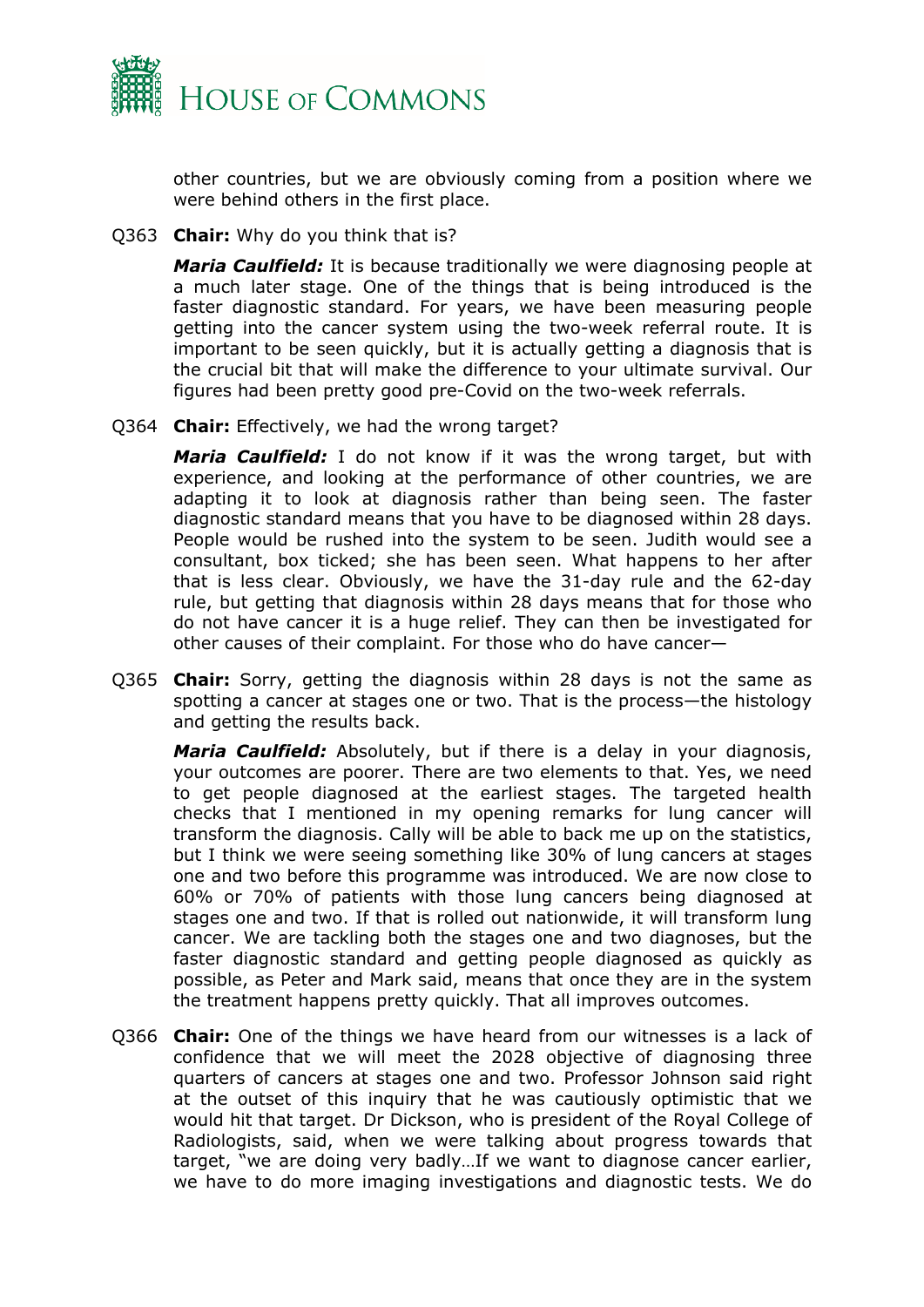

not have the capacity for that. We do not have the workforce to support it."

People like Mike Richards, who is a pretty independent and experienced cancer expert, were also very sceptical that we were on track for that 2028 target, even though they welcomed all the announcements that the Government have made with respect to diagnostic centres. Do you think we are on track for that very important objective?

*Maria Caulfield:* Yes, I do. With Peter, I am cautiously optimistic. If you look at our figures from last month, we were at 73%. It dipped slightly for the latest figures at 71%, but that is with the Covid situation and the backlog of 11,000 cancer referrals a day. I really think that by the 2028 timeline we will be at  $75\%$ .<sup>1</sup> I agree with Peter that we are cautiously optimistic that can be reached.

Q367 **Chair:** I will bring in Dame Cally Palmer before I hand over to Barbara Keeley. When we worked together, you were always very fearless in speaking truth to power. Will you speak truth to power now and say what the challenges are going to be in hitting that 2028 objective? Do you really think we can do it and catch up with other countries? What everyone agreed in the earlier sessions was that if we did hit it we would catch up with those other countries. Just give us the unvarnished truth, which I know you can do.

**Dame Cally Palmer:** Thank you very much, Chair. I am absolutely committed to getting there by 2028 because it is crucial for patients that they have the best experience of care and the best outcomes, whether that is cure or extension of life. Quality of life, too, is obviously very important.

We have seen a lot of change already. The Minister just gave one example. In a high-volume cancer like lung, with a very late-stage diagnosis when you cannot cure, the early projects and data have shown that we can go from 29% of stage one and stage two diagnosis to 80%. We have just launched a new liver surveillance pilot. Provided we can really make a difference to better case finding and consolidate and accelerate some of these early diagnosis initiatives, we can get there. Cancer is a subject where there is huge transformation going on in what is possible in precision diagnostics and treatment. We should be able to get there. If we do, it will place us among the best in comparable jurisdictions.

We have used the CONCORD data mathematically, with a bit of checking of our maths by Cancer Research UK, to say, "Where are we now? Where do we need to get to?" What we have to do is consolidate and accelerate known interventions, and put our effort behind some of the innovations that will make a difference to patients. GRAIL is one, with the Galleri test.

 $1$  The Department of Health and Social Care has written to clarify that the figures quoted by the Minister are for performance against the Faster Diagnosis Standard. The 75% early diagnosis target is for 75% of cancers to be diagnosed at an early stage by 2028.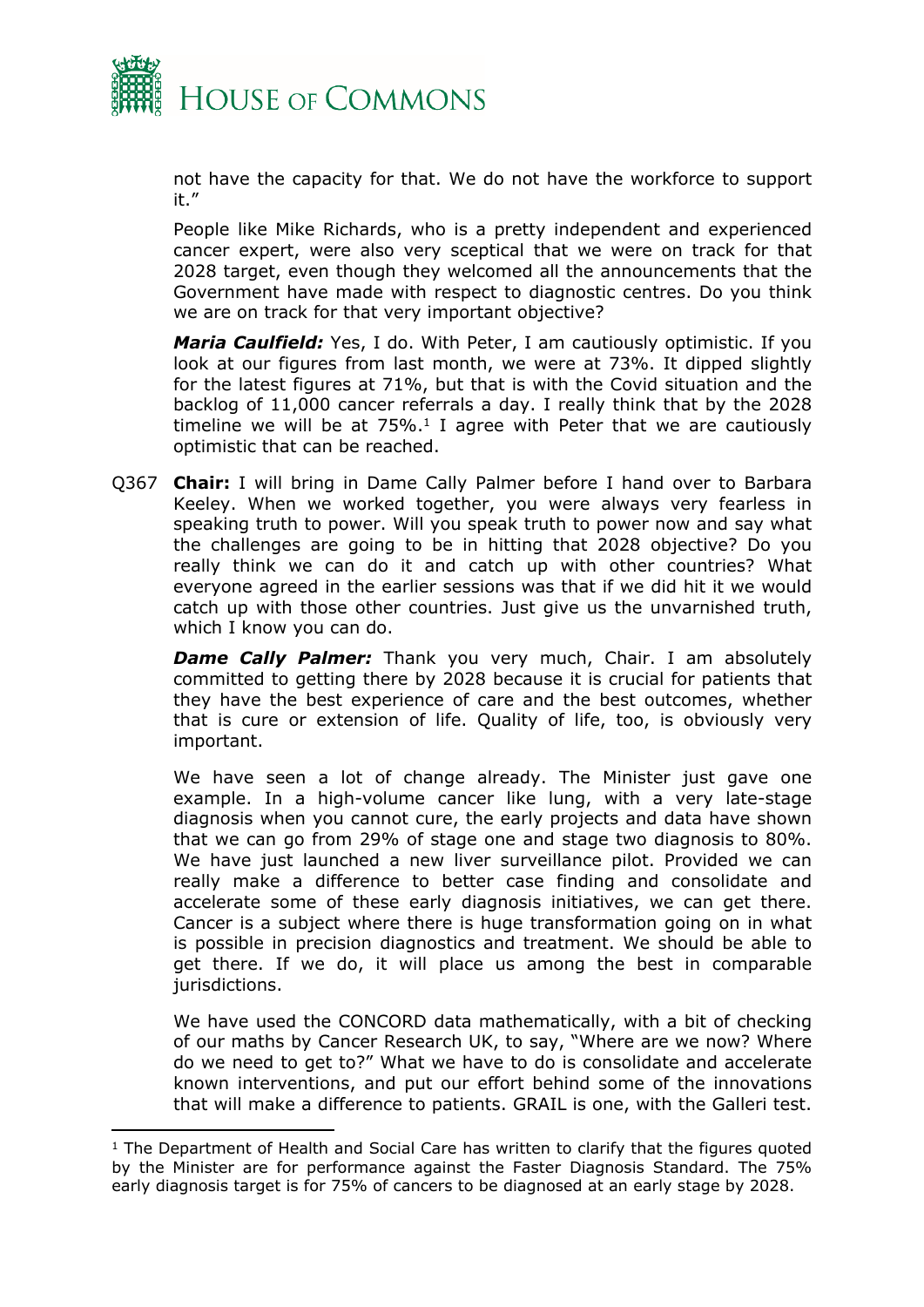

That could have a big impact on the very early pick-up of things like pancreatic cancer, which is currently diagnosed very late, as you know.

I am optimistic. It is going to be tough, but it is really important for patients that we do everything in our power to get there. We have a range of known interventions that I think will bear fruit. It will not be all of them at the scale we need, but we have some really good things around liver, lung and particularly looking after people with serious nonspecific symptoms, which the NHS has not really focused on before. We have focused on treatment and not the front end of the pathway and the difficulty patients have at that stage.

We are in a transformation phase. Of course, the pandemic has knocked us back a little bit. That is inevitable. We need to put our foot on the gas, consolidate the known interventions and accelerate some of them. I am cautiously optimistic, but I am probably at the optimistic end. I think we must do this. It would make a big difference for patients and a big difference to survival. We have some fantastic cancer practice and cancer research in this country. We need to optimise all of that.

That is my position at this point. I know there are different views about getting there, but it is very important that we move confidently forward. It is really important for patients that we do that.

Q368 **Barbara Keeley:** I would like to start by saying to you, Judith, that I feel really sorry for what happened to you. I should declare that I, myself, was a cancer patient nearly three years ago, and last year, during the pandemic, I went through six months of a family member having cancer treatment. I know a little bit about what you feel, but I felt so sorry for what happened to you. We really have to listen and take that very seriously.

First, to the Minister and our other witnesses, Judith said that when she had chemo during the pandemic—what she went through was very tough—she felt like she was living a death sentence. There was no personal touch. We have to take from that experience that that is what the pandemic did to a patient having cancer treatment. It is so hard to go through the treatment, but it was so much harder for a lot of patients because they could not have anyone with them. We have to think again about that. What we have seen with Judith is a complete failure of the people who should have been around her.

She said earlier—I think you missed this, Dame Cally—"You wonder what you did wrong." I have to say to you, Judith, that I felt that too. Many cancer patients wonder what they have done wrong in their lives. When I said that, I was going through treatment and a breast cancer specialist nurse caring for me said, "It's not your fault." Somebody should have said that to you. Sorry, Chair, I feel quite emotional.

*Maria Caulfield:* Do you want me to answer those points, Barbara?

**Chair:** Please do.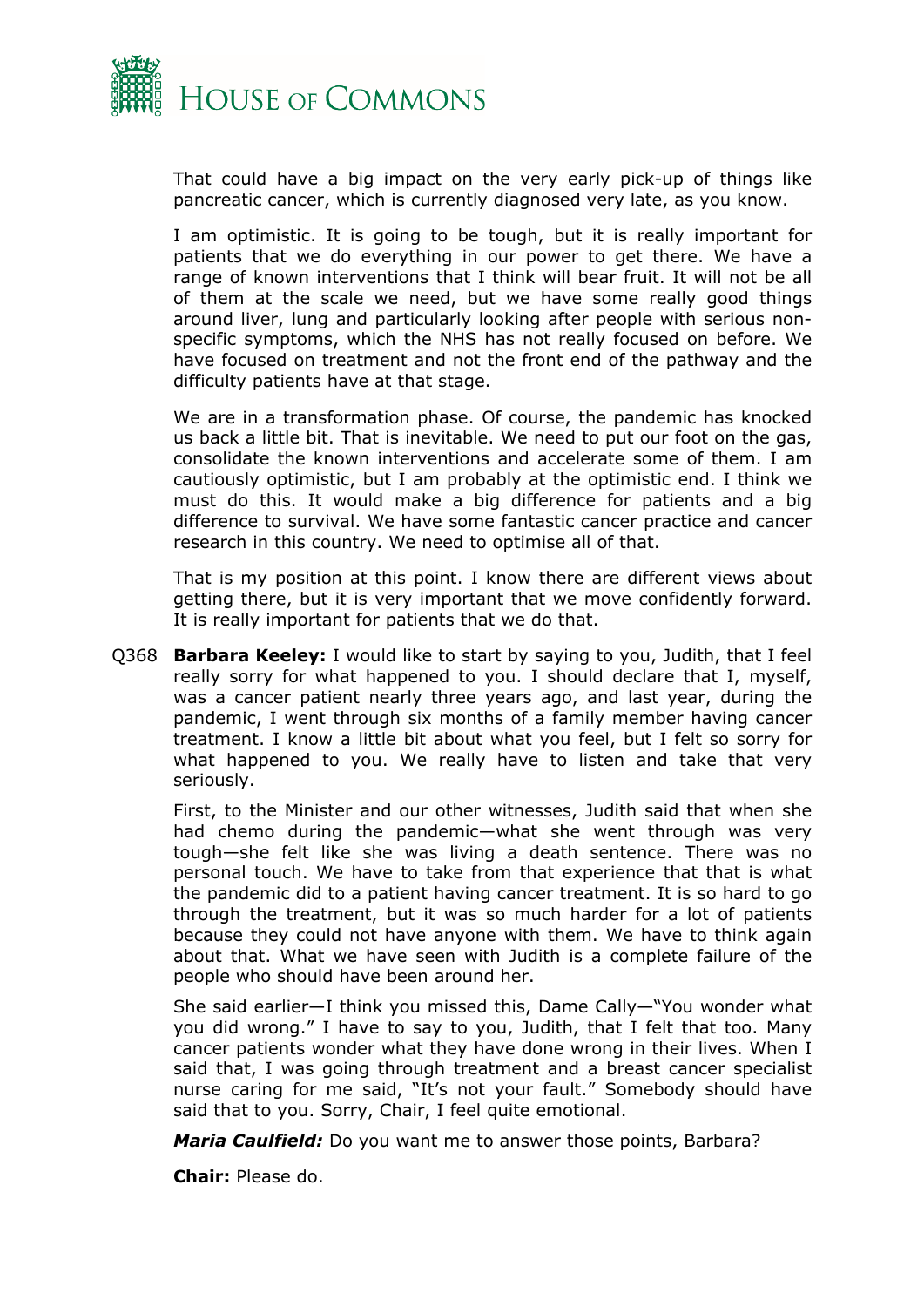

*Maria Caulfield:* As I said when I declared an interest, I worked some shifts at the hospital, looking after cancer patients undergoing treatment. I have been in cancer nursing, not as long as Mark, but for about 20 years. I found those shifts when cancer patients were on their own coming in for chemotherapy, and maybe with the side effects of chemotherapy, some of the hardest experiences. It is a lonely enough time as a cancer patient anyway when you have family and friends that come and sit with you, and can be at home with you if you have come home from treatment or been discharged from hospital. It was unbelievably difficult for the staff as well as the patients not to be able to help patients more.

That is why we need to be careful when we look at further restrictions for Covid. While Covid is obviously an important condition and has devastated many lives, we have to balance that with the health risks and outcomes for other patients, too. It has been extremely difficult.

Judith has been a great reminder of that for me as a Minister today. We are solely focused on getting people diagnosed as early as possible and as quickly as possible at stages one and two. We are looking at rapid diagnostic centres and GRAIL as new technology to diagnose people earlier. We have pill cams and all those sorts of things. We have probably not mentioned the patient enough. Living with cancer and being diagnosed earlier does not psychologically make it any easier. Having a better survival outcome does not mean that the doubts and fears about cancer coming back, or living with cancer, are any easier. We need to look at that more, and it is something I will take away from the session today.

Q369 **Chair:** I am not pretending there is an easy solution to this, but my worry, listening to what you are saying and to what Judith said, is that you are absolutely right and we need diagnostic centres that can get us the answer more quickly, but there is something human, even with a diagnostic centre and with all the plans you are talking about, that is missing from the Government plans. That is that someone like Judith could go to someone in the NHS who will say to her, "I am here to sort this out and I am not going to stop until we find out what is wrong with you." Judith did not have that. She was just passed around from person to person. The diagnostic centres will not change that either. They may have a better chance of finding something that is wrong, but it is just going to be a centre with a job to process as many tests as possible. I do not see anything in the Government's plans to deal with the lack of compassion that Judith experienced.

*Maria Caulfield:* I would disagree. The aim of having specialist centres and specialist staff really will make the difference for cancer patients. If you go to a rapid diagnostic centre, staff are experienced in looking for cancer in patients. Going to a radiographer who does a diagnostic breast cancer biopsy and is used to looking after women who may have a diagnosis of cancer will do that procedure and explain things in a different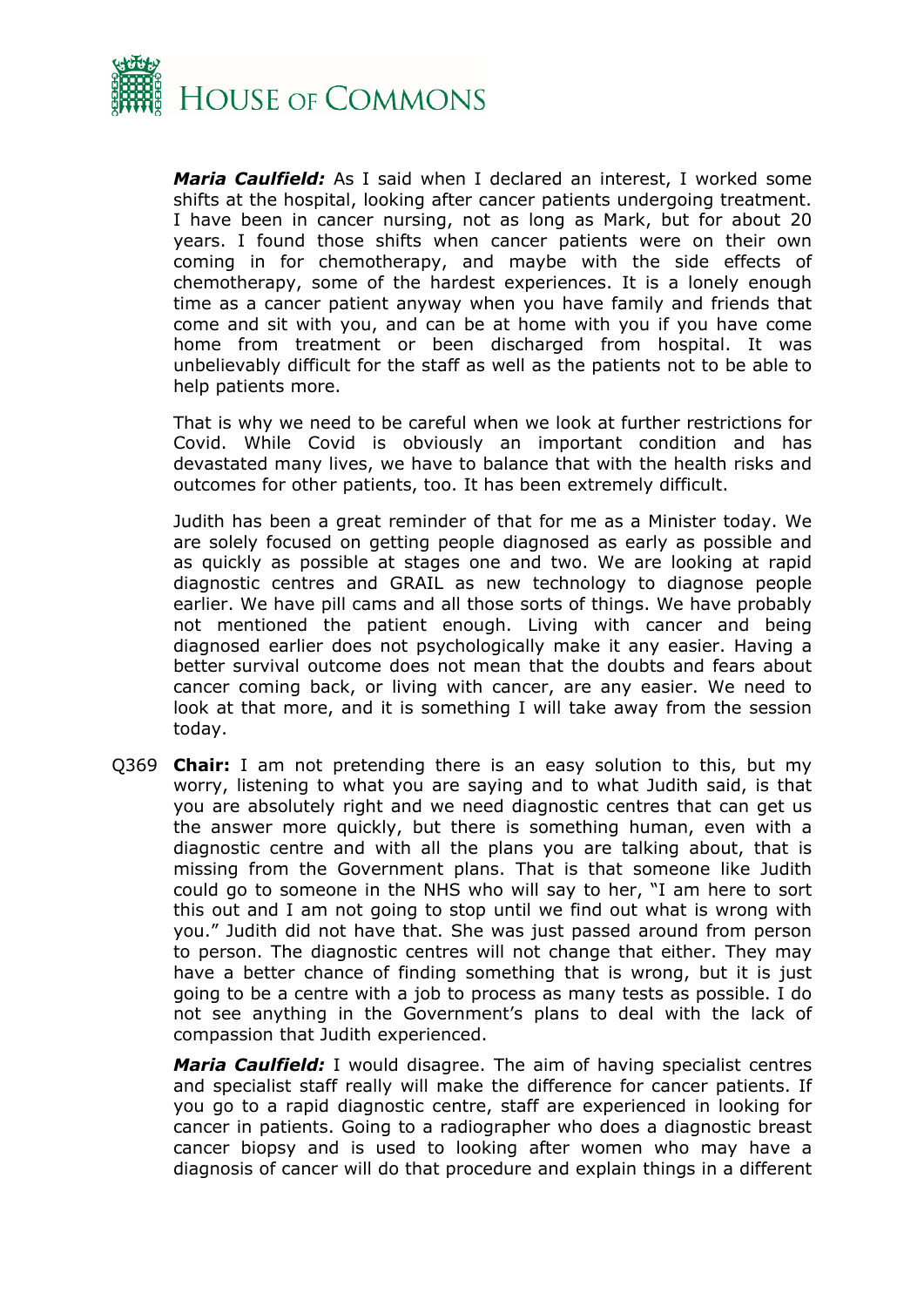

way from someone who is not necessarily experienced in a cancer setting. Supporting staff with learning and development, and giving them the time and space to offer personal care, will make a difference. That is why we are trying to improve the specialty of cancer.

When I was first working in cancer care, general surgeons did mastectomies. They would be doing a mastectomy in the morning and a hernia repair in the afternoon. Now we have specialist trained breast cancer surgeons who understand—

**Chair:** I do not think anyone doubts that will save more lives and is a very important part of the plan—

*Maria Caulfield:* But I think it will improve—

**Chair:** I think what we are questioning is that when you have a more difficult case—a less easily diagnosable cancer—where you do not quickly get the answer you need because it is more complex, there does not seem to be anyone who is in charge.

I want to move on, if I may, because there is a lot to get through. Are you ready to come back, Barbara?

Q370 **Barbara Keeley:** Yes. I do not want to leave this with the Minister saying the things she is saying. I do not think she is getting your point, Chair. We have heard something very moving this morning, and I feel that personally. We have to take away from this that there is something missing. There is a gap.

*Maria Caulfield:* Yes, I completely agree with that.

Q371 **Barbara Keeley:** If you are fortunate, and I must have been fortunate in my care, at the point where you are feeling lost and lonely, and that it is all your fault and you are wondering what you did wrong, as Judith said, and somebody steps in to say "No, actually, it is cancer, it is not your fault and it is not something you have done wrong," that is pretty important. You have thrown a lot of statistics about, but this is about other support to people like Judith. She did not get it, and I personally feel the NHS failed her. You said that, Chair, and I think it is very important.

To make sure we do not keep failing people, I have some questions about the impact of the pandemic on cancer services, which we have already touched on. Dame Cally, are you aware of any trusts that have been unable to deliver cancer treatments during the current wave of the pandemic? I am an MP in Greater Manchester. We had to pause a great deal of care, apart from urgent and emergency care, mainly for Covid. I know many organisations were worried about the impact on cancer patients.

I have a constituent, for instance, who missed out during the first wave of the pandemic. Her breast cancer came back and it had spread. You run into this with your own constituents. Even before Omicron, Professor Pat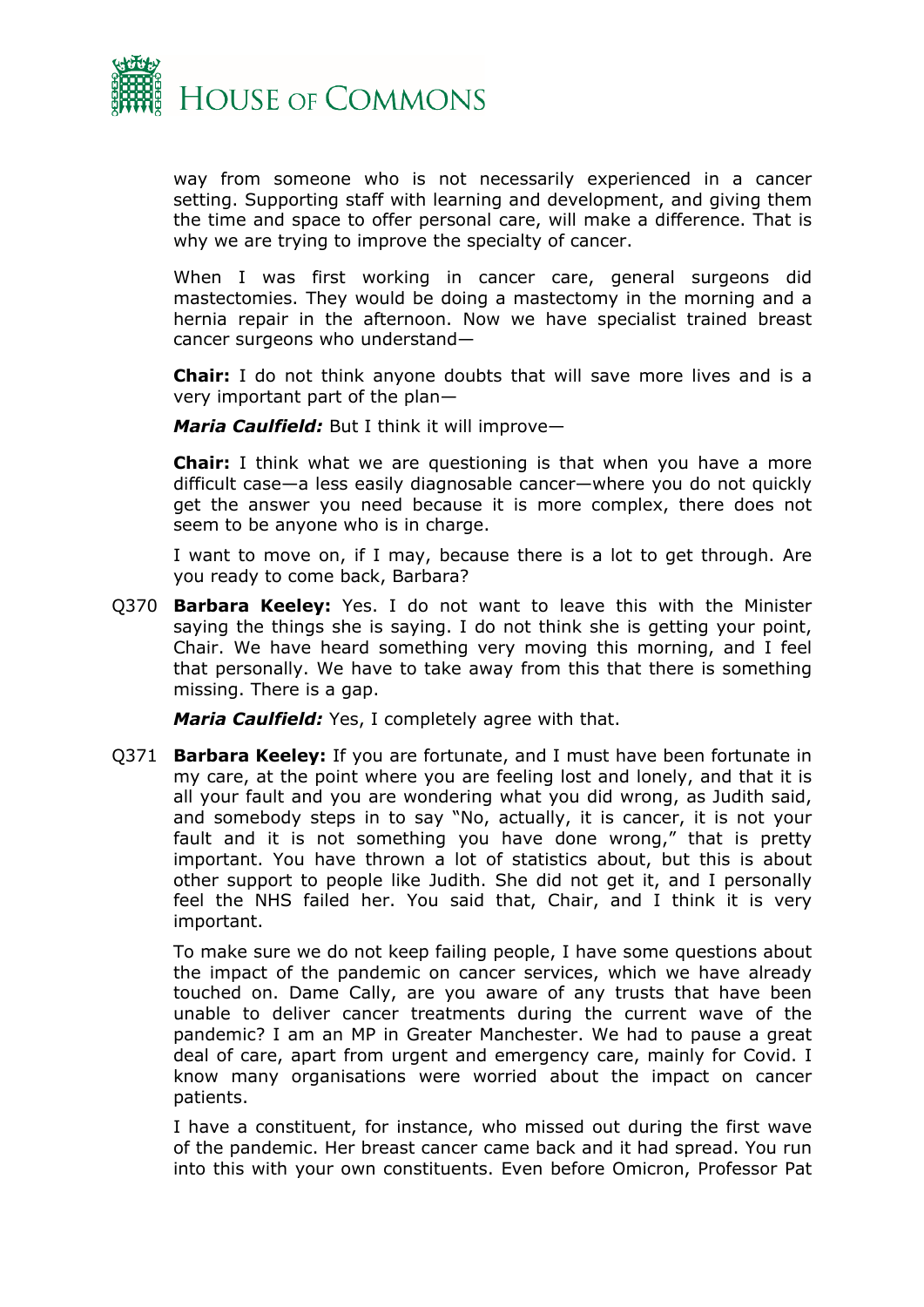

Price told this Committee that in certain places radiotherapy is absolutely "on its knees." What was the impact of the pandemic on the ability of trusts to deliver cancer treatment?

*Dame Cally Palmer:* Thank you very much for your question. It is clear that there have been individual variations and individual patient stories that have been very difficult, which were exacerbated by the pandemic, particularly in the emergency response where we saw a drop-off in referrals and the need to prioritise the most clinically urgent people.

I am going to talk through some stats. Forgive me because they are stats, but then I will put a human angle on it, if I may. Overall, it is important to say that treatment was maintained at 94% of pre-pandemic levels. Overall, treatment was maintained. That is not to say there were not individual difficulties in individual trusts, particularly for individual people in feeling confident about coming forward and being able to access care. It was maintained at 94%.

Radiotherapy specifically, because it is such a specialist service with a specialist workforce, was operating at close to pre-pandemic levels. I think Professor Price was talking about the workforce experience. It has been very difficult, not only for patients but of course for the cancer workforce. Radiotherapy was maintained at close to pre-pandemic levels.

The treatment levels and the radiotherapy levels obviously mask individual stories that are more difficult. What we saw in more detail during the pandemic was that very early on, in the emergency response, there was a massive drop-off in referrals, particularly in areas like lung cancer because of the crossover with Covid-19 symptoms. We saw a big drop-off in referrals coming through. That recovered very quickly in the autumn. The good news is that since March 2021, right to the last figures we have, for November 2021, referrals from GPs are at record levels, and they were throughout last year. In November, they were at 117%, which is really high.

Again, I apologise for using stats in a very human situation for people, but we have seen referrals return. The issue we have is to make sure there is sufficient diagnostic and treatment capacity to keep up with that, and that we continue our campaign to encourage people to come forward. A number of people, mostly in prostate, breast screening and lung, did not come forward during the pandemic for their first treatment as we would have expected. The job is to run our Help Us, Help You campaigns, to get people to come forward and make sure we can respond to those urgent referral levels effectively, with good treatment and diagnostic capacity.

The final thing is that, with the national team, I speak to the cancer alliances around the country every week. They flag if there is an issue in an individual trust, and then my team, the national cancer team, will follow up with the trust and the cancer alliance to say, "Can we help? Are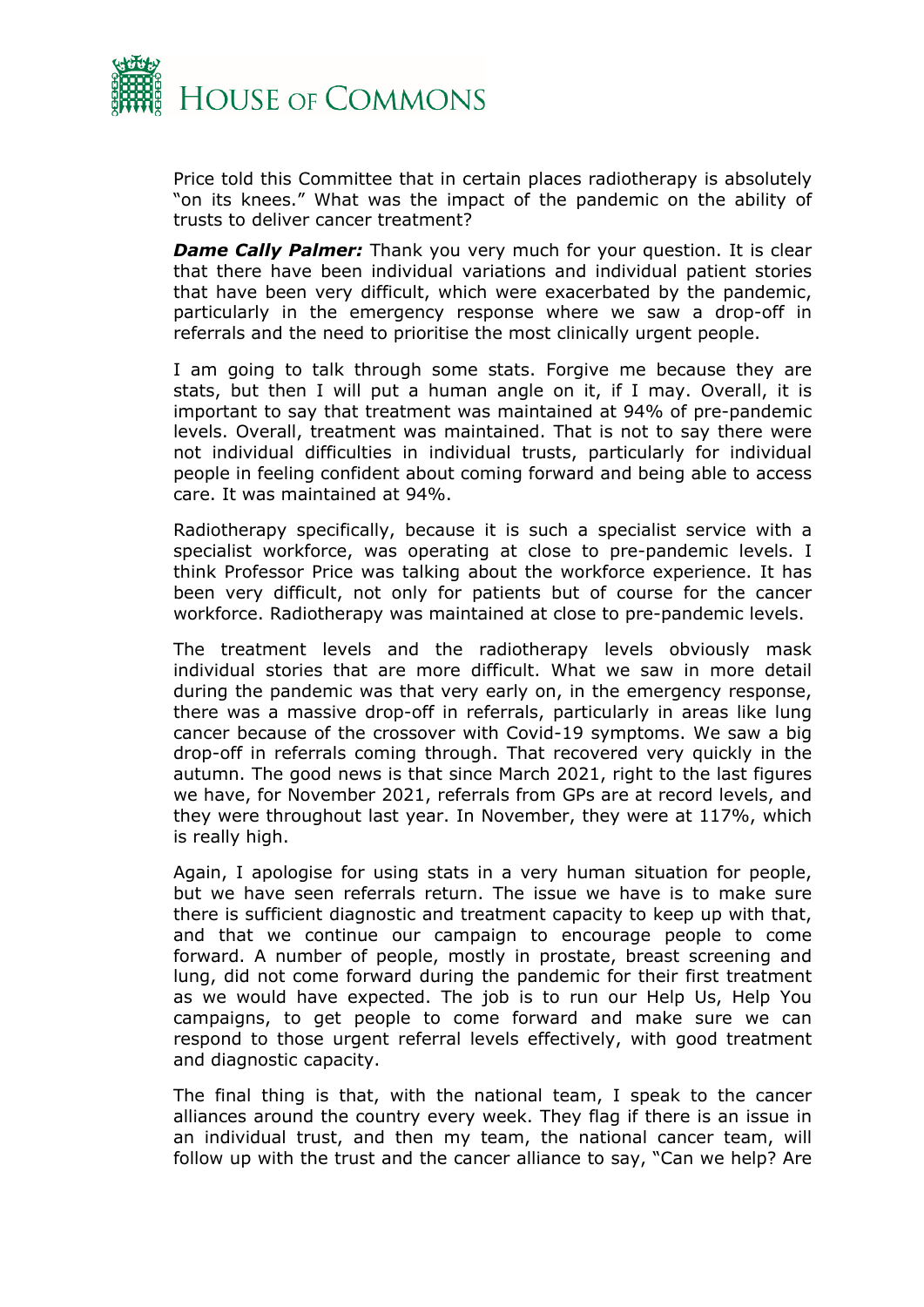

there things we can do to help you manage across the system so that we are not keeping patients waiting?"

The stats are very positive overall, but I am very aware that they mask a lot of difficulty for individual people. We have a job to do to make sure we close the treatment gap and bring people through efficiently, particularly in some of the areas like prostate and lung, where we saw quite a big drop-off early in the pandemic.

Q372 **Barbara Keeley:** I have a couple of general questions. You touched on radiotherapy and said it is running at close to pre-pandemic levels. How many radiotherapy machines older than 10 years are currently in use in the NHS?

**Dame Cally Palmer:** As Pat Price said, we ran a major investment programme to eradicate all over 10-year LINACs. That was completed 18 months ago. We are looking at further investment now. It is really important, as she rightly pointed out, that LINACs treating patients are the latest spec, because that will allow more precision radiotherapy treatment.

The NHS invested a huge amount and replaced 80 machines that were 10-plus years old. That was completed about 18 months or two years ago, and we are just into the next round of working with trusts. Obviously, it is a moving target in terms of machines being at the 10 year-plus stage.

Q373 **Barbara Keeley:** Minister, do the Government plan to fund a rolling replacement programme for radiotherapy machines that are out of date? Clearly, it is fine to do it once, but you need to make sure it is not going to keep on happening.

*Maria Caulfield:* There are machines that are close to or just over the 10-year mark that are going to be replaced by March this year. We are also investing in proton beam machines as well. There is a £250 million programme to put in new machines at UCL in London and the Christie in Manchester. It is not just about current radiotherapy; it is about improving technology. Almost all centres now have access to stereotactic radiotherapy, which has the ability to reduce the number of treatments a patient needs for radiotherapy. It also targets their cancer more specifically, so they get fewer of the side effects of radiotherapy. Radiotherapy is sometimes the unsung hero in cancer treatments, but there is a huge amount of investment going into it.

Q374 **Barbara Keeley:** I have a question for Dame Cally about variation by cancer type. I think you missed what Judith said about it, but there was an awful time for her going back and forth to GPs with vague symptoms. I understand that is quite common with some rare and less common cancers. There is a significant variation in outcomes for those cancers and cancers are less survivable.

We heard in November from somebody called Anna Jewell, who said the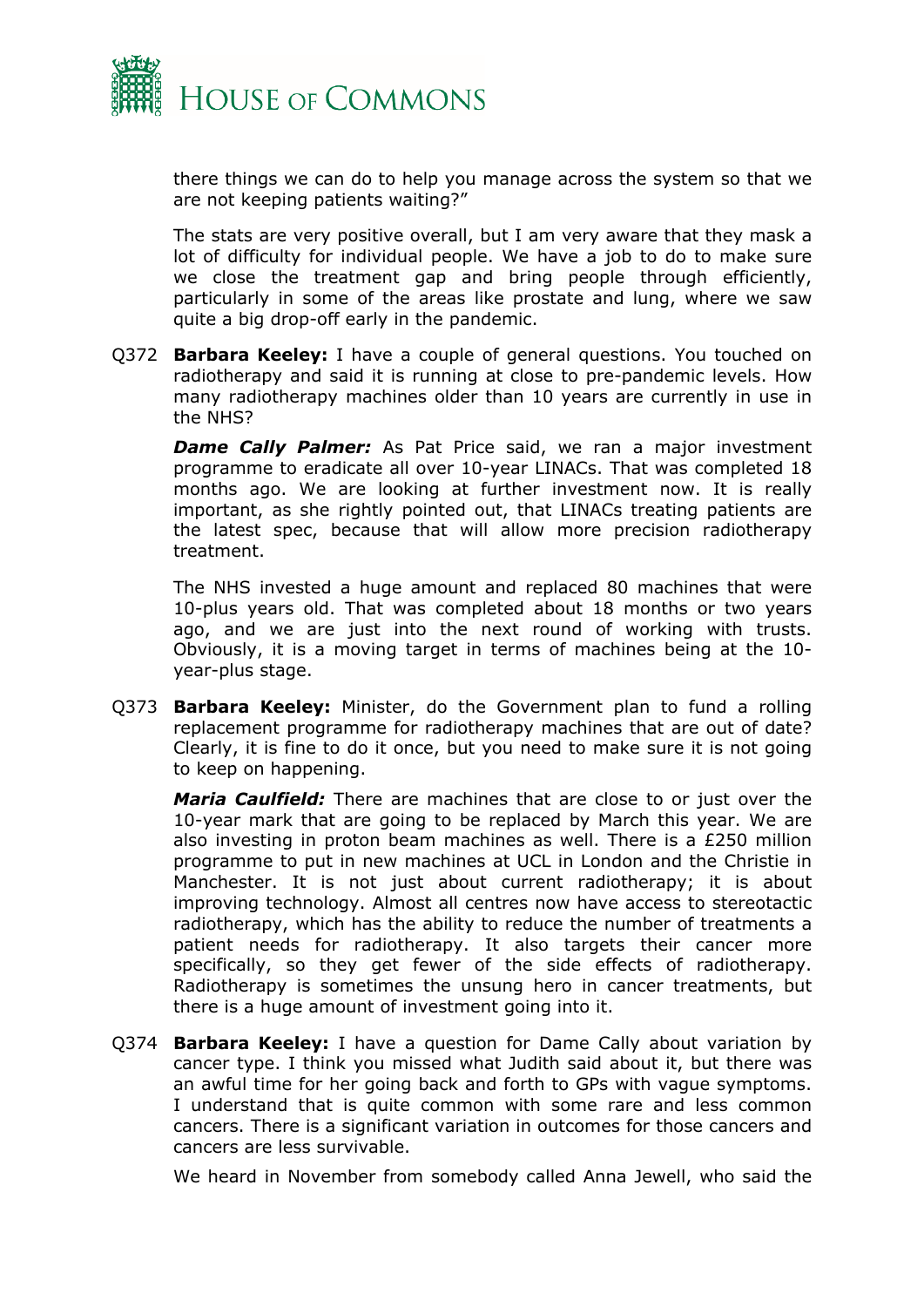

key reason for that is the level of priority attached to less survivable and less common cancers. What steps has NHS England taken to improve outcomes, specifically for rare, less common and less survivable cancers?

*Dame Cally Palmer:* We are working very closely with the rarer, less common and less survivable cancer charities. There are a few important things to say about that. The first is that the early diagnosis target of moving up to 75% is not just about high-volume cancers. It is about some of the smaller, specialist, late-diagnosed cancers. We will not meet that target unless we make sure we attend to those.

There are two very particular things that will make a difference, apart from working very closely with our colleagues in those areas. One is the new rapid diagnostic pathway for serious non-specific symptoms. When people have a breast lump or a mole, it is easier for them to spot and easier for the clinician or GP to spot and then to move through. We need to target pancreatic cancer and some of the serious, non-specific symptom cancers. For the first time, we have set up serious, non-specific pathways to try to wrap the tests around the patient rather than the patient around the NHS system, if I can put it that way. That is really important.

We have a number of those rolled out, as the Minister said earlier. We are ramping up the coverage because that is where a lot of patients bounce around in the system. We have a patient story at every single cancer board meeting. Judith's experience is precisely the thing we are trying to target with much more even and faster access to the system.

There is personalisation of care alongside tackling cure or extension of life. The first thing is that we have to get the pathways rolled out further, but there is good progress made. The second is that some of the innovation work we are doing is targeting new technology in areas like pancreatic cancer. Of course, there is the Galleri test run by GRAIL that we are working with. It is supported by the NHS. That could cover 50 cancers if it is successful, in patients without symptoms, using a blood test and picking up at a much earlier stage up to 50 cancers. The early results show that some of those are making a difference and shifting the dial in some of the less survivable, late-diagnosed cancers.

Q375 **Barbara Keeley:** Another point Judith made was about not being referred to a centre in Manchester that I understand is probably specialising in the unknown primary cancer situation. What do you take from the fact that there is a patient experience, and she was not referred? Is it difficult to get referred in that situation, when your primary cancer is unknown?

**Dame Cally Palmer:** Quite honestly, it should not be. Many patients have cancer of unknown primary or serious but non-specific symptoms. It is very important that we improve the whole experience at the front end of the pathway. We are working with primary care colleagues. We are looking at different routes into the system and at ways in which we can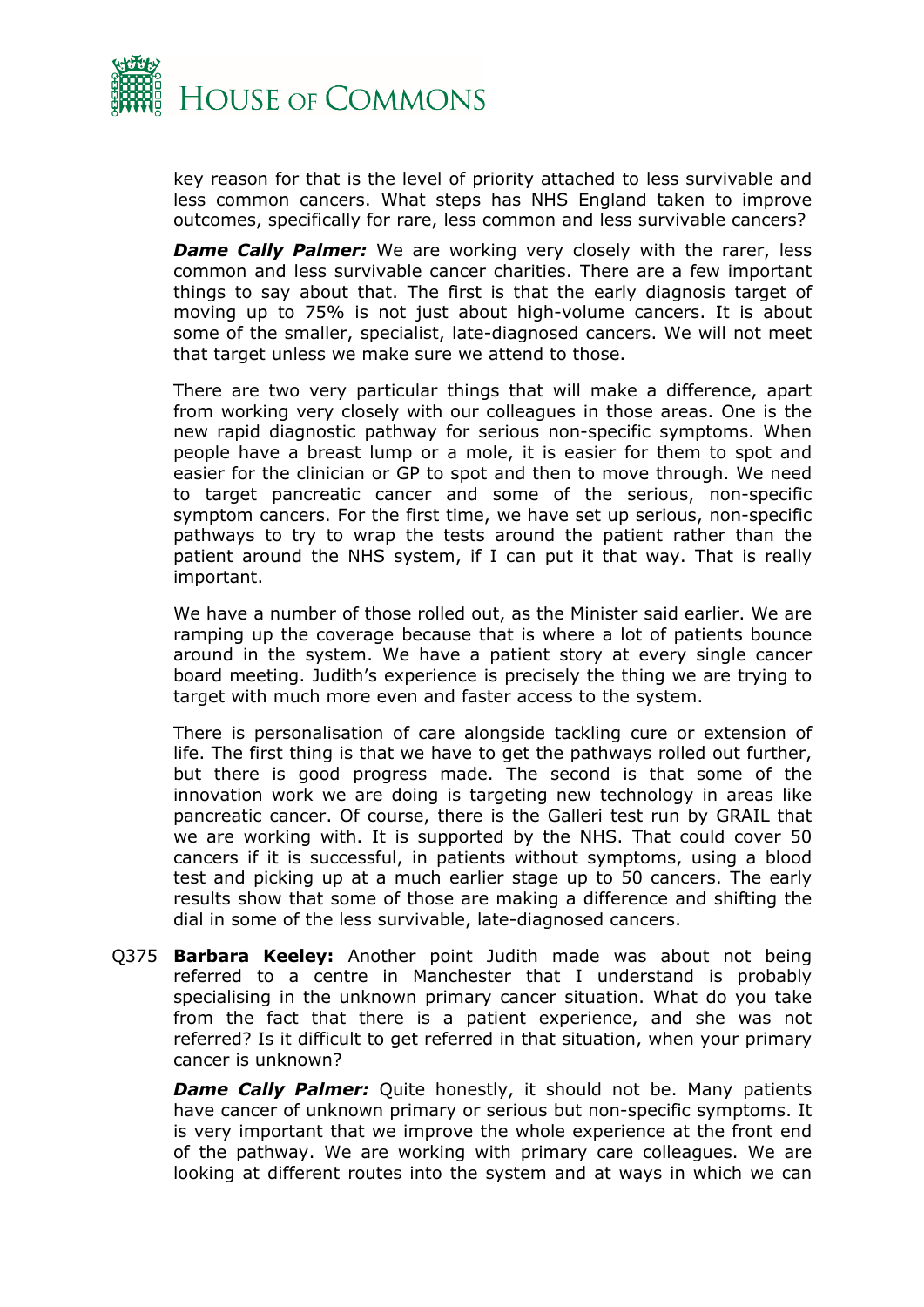

advise people who are struggling to get through. There is a range of initiatives to try to improve that experience. It is very important because we hear that from other patients, too. It is quite clear that that should not have been the case. We need to focus on the front end of the pathway.

Previous cancer strategies have been about the treatment end. This one is targeting how we pick up cancers in the community earlier, and how we ensure that patients are able to access specialist tests with the cancer team as quickly as possible. That is vital to see the improvement we want to see.

Q376 **Chair:** I have one quick follow-up, and then I will hand over to my colleague, Taiwo. Dame Cally, one of the concerns of Professor Pat Price is that there is a huge effort going into increasing early diagnosis, but we are not increasing treatment capacity. She said: "Unless we actually increase our treatment capacity, you are not going to improve survival rates." She was concerned that it was decreasing. Do you have plans in place to increase treatment capacity to deal with the new cases that come forward?

*Dame Cally Palmer:* We need to increase diagnostic and treatment capacity. Clearly, the first job to do is the recovery phase, ensuring that we have sufficient scanning kit. One of the investment areas is around diagnostic rather than treatment capacity, to start with that.

It is clear that in the UK we have fewer MR and CT scanners and less diagnostic capacity than many comparable jurisdictions. The new investment in community diagnostic centres, in the rapid diagnostic part of the pathway, is really important. There is big investment going into that.

In terms of the treatment pathway, in recovery we have additional access to independent sector capacity to help us. Then it is a question of making sure we stratify patients and manage treatment appropriately. A lot of investment has gone into treatment. I would say the key investment we need at the moment is in diagnostic capacity and to maintain performance—

Q377 **Chair:** I am sorry to interrupt, but obviously the 2028 target and the reason for saying we want to diagnose 75% of cancers at stages one and two is to increase cancer survival rates. It does not work to increase the numbers we diagnose early if we then do not have the treatment capacity to treat those additional, identified cancers.

Could you write to the Committee with evidence as to how the treatment capacity is going to increase as the expected number of cancers that are identified early also increases? That is a very important part of the equation. I do not ask you to give the answer now, but would you be able to write to us to explain what plans are in place to increase that treatment capacity?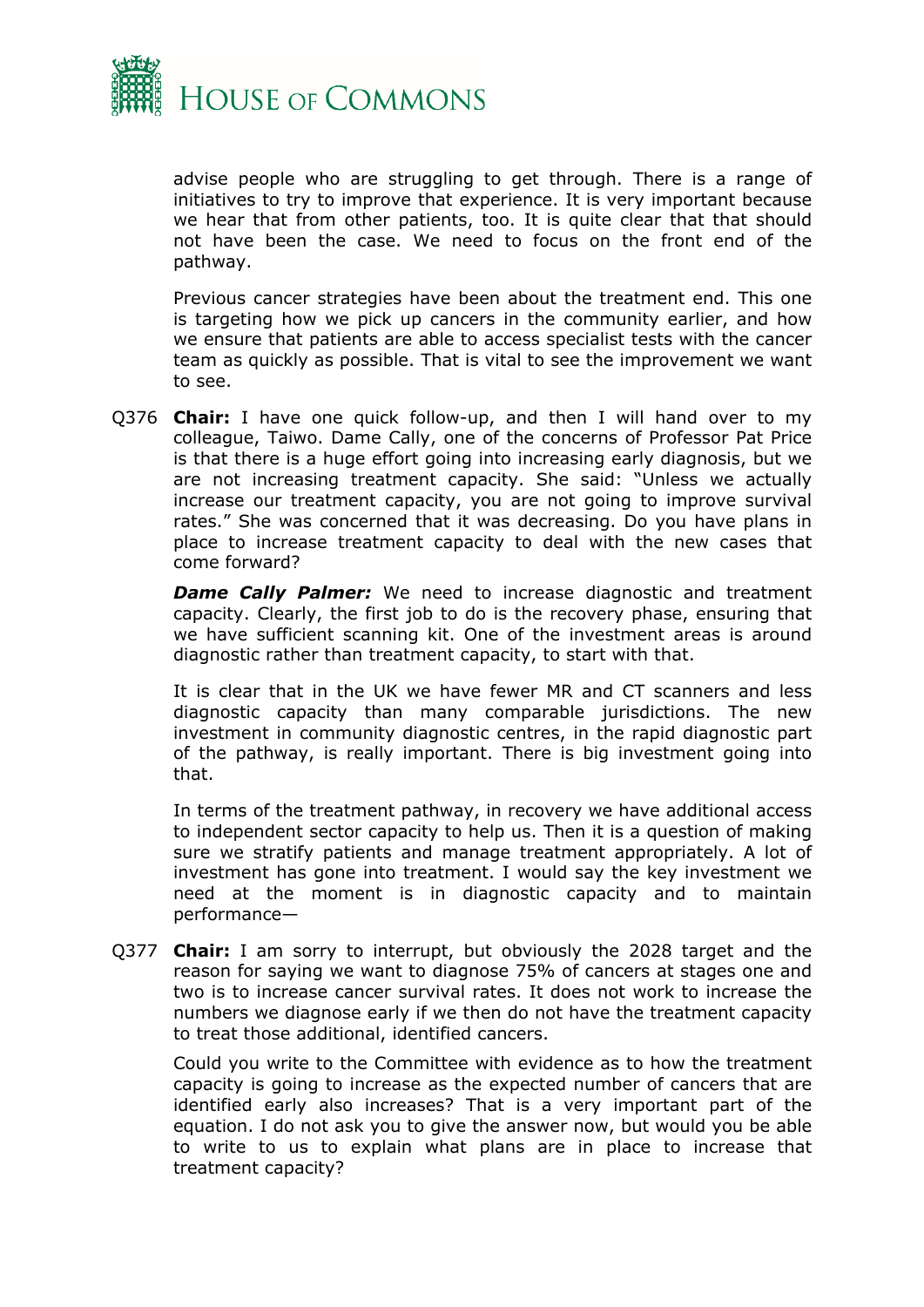

**Dame Cally Palmer:** I would be happy to do that. Perhaps I could add that, of course, part of picking up cancer early means a much simpler and easier set of procedures for patients. The problem is that we are dealing with too many advanced cancers right now because they were not picked up early. That has to be built into the calculation around what treatment capacity you need, but I am happy to write to you, Chair.

**Chair:** I understand that, but I am looking for something quantified when you write to us. Obviously, what will happen in the initial stages is that you will still have the late diagnoses coming forward for the people we did not pick up at stages one and two, but you are going to have an additional number of early diagnoses coming forward because of the diagnostic centres. There will be a double-whammy in terms of people coming forward, which is obviously a really good thing. I want to know if you have plans to deal with the increased number of treatments that we are going to need to do between now and 2028. If you could write and explain how that is going to happen, it would be very helpful.

Q378 **Taiwo Owatemi:** Dame Cally, we heard from Judith's testimony how her GP found it rather difficult to diagnose her illness. What is being done to ensure that GPs have the necessary skills to identify the signs and symptoms of cancer?

**Dame Cally Palmer:** There is a range of initiatives focused on primary care access. We have an early diagnosis group. We are looking with primary care colleagues at routes into the system. For example, do community pharmacists have a role? If you are worried about a potential cancer symptom, does self-referral have a role? We are looking very openly at ways into the system. That is one thing.

The second thing is that there are a range of briefings and programmes for GPs to recognise and spot cancer symptoms early. Many GPs will not see, certainly, a very rare cancer. They may see very little in their lifetime as a GP. Education, briefing and working in a team with them between secondary care, primary care and being supported by the national cancer team is really important. It is different methods, and briefing and education systems.

Q379 **Taiwo Owatemi:** We also heard from Judith about the importance of patients being able to do their own personal research and to be aware of their cancer. Given that Public Health England has been disbanded, who is responsible for commissioning and managing symptom awareness campaigns so that patients are able to take more responsibility for or have more awareness of their illness?

*Dame Cally Palmer:* It is important that patients feel empowered. As a couple of people have said, including Judith, you do not want to be blamed. You want to know, and you want fast access to the system in a personalised way.

First of all, we are working very closely with cancer charities on communication and patient information. One of the upsides of the very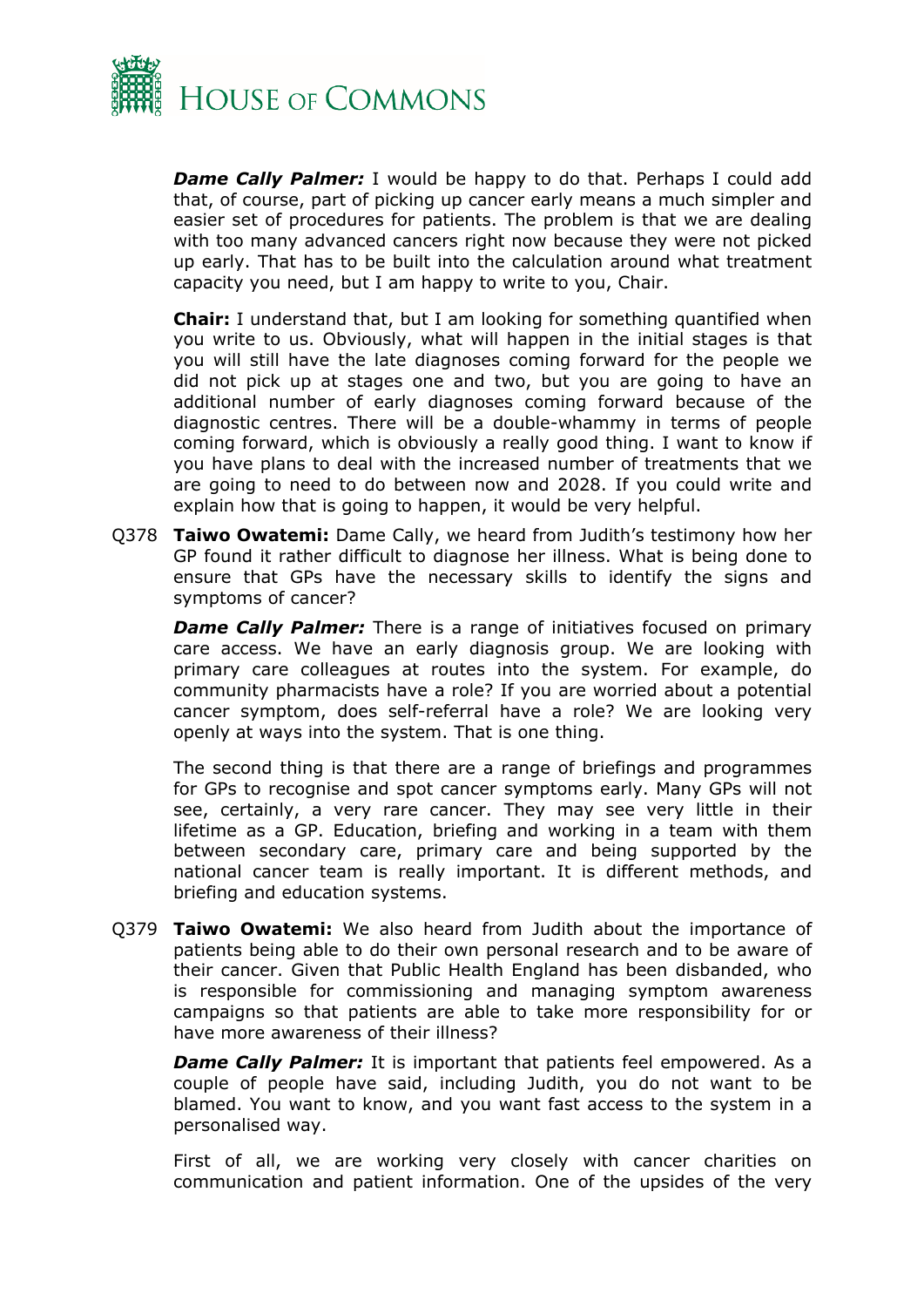

difficult time during the pandemic is that we have come together as a cancer community to think about how the NHS, with cancer charities, provides briefings to patients. The charities have a very good route in across the country, so it is very important that the NHS works with them.

Separately, we are running a series of campaigns to brief the public on what to look for. We will be running three in quarter four. Those are going to continue throughout the year. That is to try to enhance the information that is out there about possible signs and symptoms. Again, we are doing that with the support of the cancer charities.

It is about the cancer community providing briefings for the public and for patients. We are also working in the national programme with a very good patient and public voice forum, who tell us what we need to do. We are being guided by our forum on how to reach different communities and how to provide the relevant briefing for them. It is a very important part of the programme.

Q380 **Taiwo Owatemi:** To clarify, you spoke a lot about how cancer charities will play a vital role in that, but obviously charities are funded by donations, so how do we ensure it is not left to the charity sector to push these campaigns?

*Dame Cally Palmer:* The Help Us, Help You campaigns are NHS backed. They are run by the NHS, but with the support and advice of the charities. A good example recently, in addition, is that we have just agreed a campaign with Prostate Cancer UK, where the NHS is supporting and funding something run through a charity. We are trying new initiatives that do not rely on individual charity fundraising. As you rightly say, that has been difficult for them during the pandemic, so the NHS needs to take the lead with the support and advice of the charities, and we are doing that.

Q381 **Taiwo Owatemi:** Minister, I should declare that I am a cancer pharmacist. As a pharmacist I have to ask about drugs. What steps are the Government taking to increase access to cancer drugs?

*Maria Caulfield:* The cancer drugs fund is still ongoing, and there is also a new project called Orbis, which the MHRA is running, to try to fast-track new developments of drugs and to make sure we are looking at the latest research on drugs that are getting licensed.

NICE is also working really hard looking at drugs and the data that is coming through to get those approved as quickly as possible. When I was working in cancer care, I worked on some of the first Herceptin trials. In those days there used to be a real battle to get drugs approved. That is why the cancer drugs fund was set up. That is less so now, but obviously there will always be drugs coming through that patients want access to as quickly as possible.

Q382 **Chair:** I have a few final questions to Dame Cally. These are just factual ones which, hopefully, you can answer fairly straightforwardly. The long-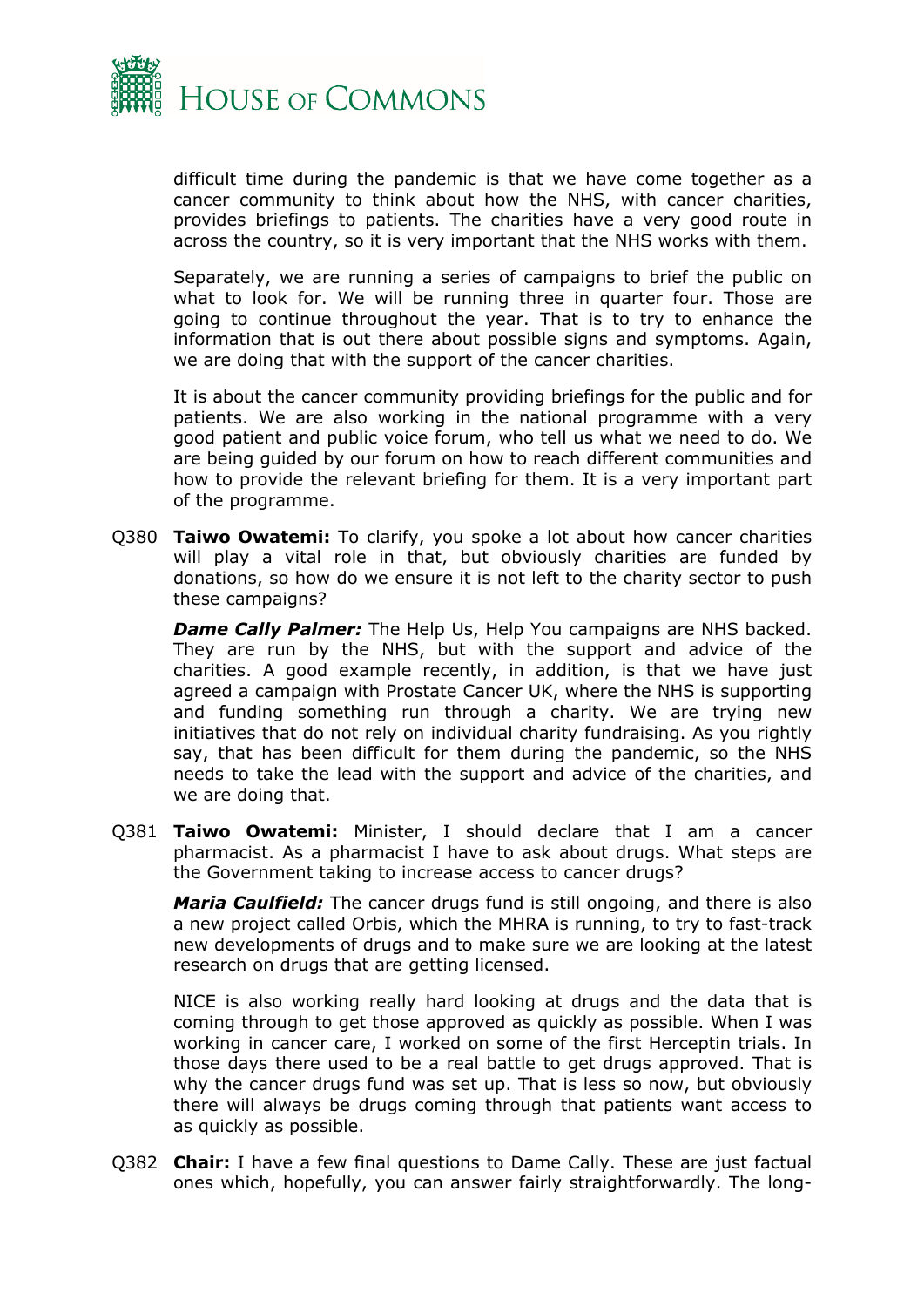

term cancer plan, in the 10-year plan, talks about a 1,500 increase in the cancer workforce. Is that going to be sufficient for the new diagnostic centres and the increase in treatments that will be necessary, or are you revising that number at the moment?

*Dame Cally Palmer:* We have actually achieved an increase of 1,700, but we need confirmation of funding for our priority professions for the next three years, quite frankly. You need confirmation and confidence about the trajectory of investment in the cancer workforce. That is important. Part of it is about diagnosticians. Radiographers and histopathologists are our priority professions to make sure we can support the diagnostic part of the pathway.

Q383 **Chair:** When you write to us on the other matter, could you tell us what your current view is as to the number of additional professionals you are going to need across all parts of the cancer spectrum between now and 2028 for delivering that objective? That would be very helpful.

In July last year, Dame Cally, you said: "By March next year, the planning guidance requires us, and we intend, to clear the over 62-day backlog to pre-pandemic levels." How are you doing with that objective?

*Dame Cally Palmer:* That was said pre-Omicron so it is going to take us a bit longer because of the impact of the surge in the autumn and over Christmas, which hopefully is easing, on general admission beds. It is still in the planning guidance that we need to return to pre-pandemic levels and over 62-day waits and close the treatment gap. We will get there as fast as we can.

The good news in terms of the treatment gap is that some of those people had not come forward. They were not in the system, but we have seen 25% of that gap. Those people are now in the system so that we can track and manage their care. We are getting there, but there is more to do.

Q384 **Chair:** Could you give us a rough estimate? If it is not going to be the end of March for clearing the over 62-day backlog, are we talking about June or September? What is your thinking?

*Dame Cally Palmer:* All I will say today is that it will be as fast as possible. It is difficult to give a date when we are waiting to see the impact of Omicron. We think it is easing, as you know, but we will take stock over the next weeks. We obviously hit a peak about two weeks ago—

Q385 **Chair:** Maybe you could let us know when you write this famous letter.

My last point is that you also said that your estimate before was that the number of people who had not come forward for treatment and who would have, had there not been a pandemic, was 36,000. Is that still your estimate, or is it lower or higher?

*Dame Cally Palmer:* The current figure is 34,000.